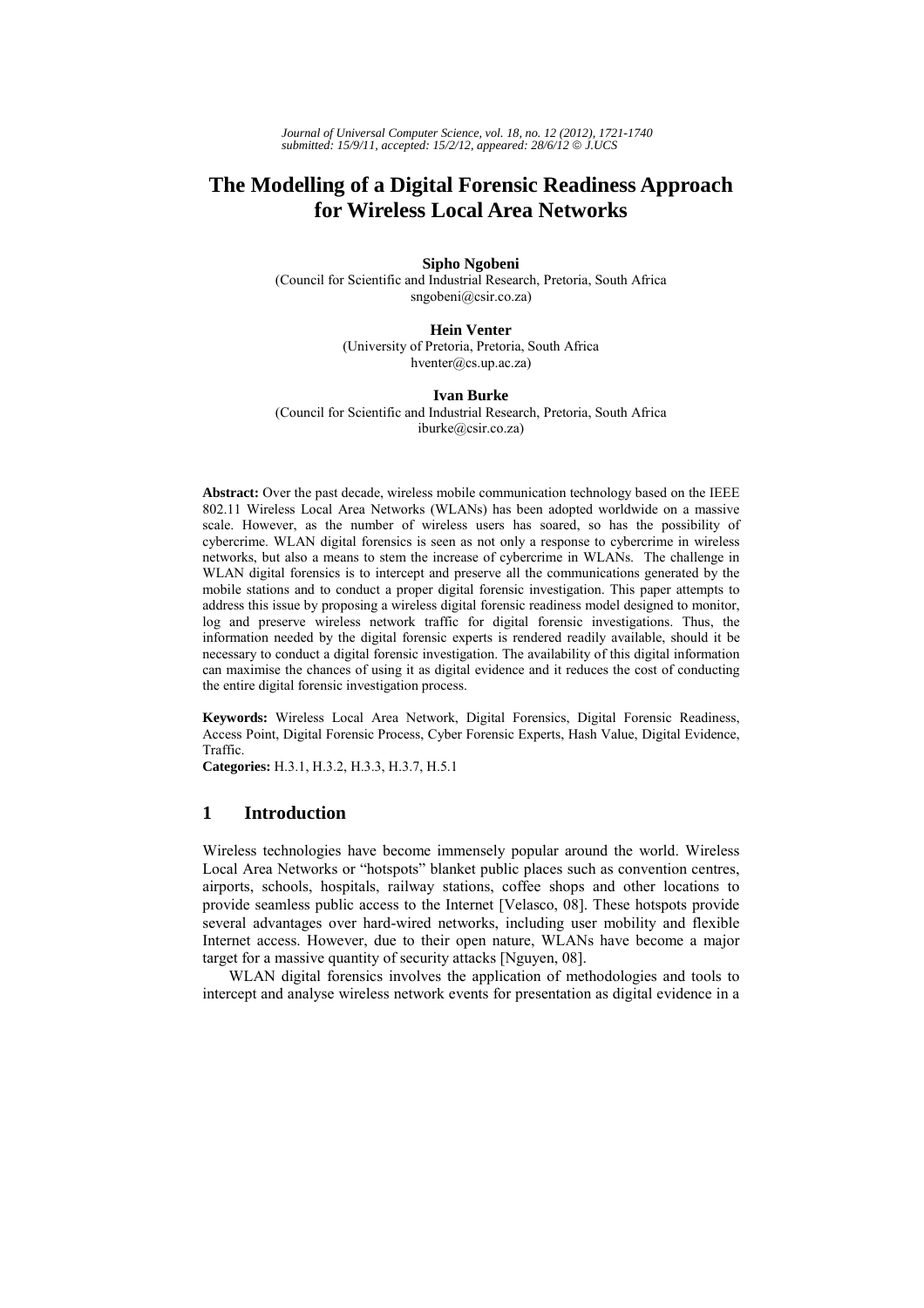court of law [Siles, 10]. As such, WLAN digital forensics is complementary to intrusion prevention; whenever such prevention fails, WLAN digital forensics is useful for obtaining information about the intrusion. However, the primary challenge in WLAN digital forensics is to acquire all the digital evidence related to any potential crime such as Denial of Service (DoS) attacks, man-in-the-middle attack, session hijacking, attack against the WEP and may others [Newman, 07]. This challenge arises from the fact that the devices participating in a WLAN environment are mobile. Furthermore, since the devices are not always connected to the network, it is difficult to attribute a criminal activity to a particular device.

This paper proposes a wireless digital forensic readiness model for monitoring, logging and preserving wireless network traffic for digital forensic investigations. The proposed model builds on the work of Rowlingson [Rowlingson, 04] with regard to traditional digital forensic investigations. A prototype implementation of the proposed model is presented as a proof of concept.

The remainder of this paper is structured as follows: Sections 2, 3 and 4 present the background information on WLANs, digital forensics and digital forensic readiness respectively. The paper then proceeds to present the proposed Wireless Digital Forensic Readiness Model (WDFRM) and its related components in Section 5. A prototype implementation of the readiness model is presented in Section 6 as a proof of concept. A general discussion of the advantages and disadvantages of the proposed model and legal issues pertaining to WLAN traffic monitoring is presented in Section 7, while Section 8 concludes the paper and discusses future research work.

# **2 Wireless Local Area Networks**

The IEEE 802.11 specification defines two types of WLANs: the ad-hoc mode and infrastructure mode. The ad-hoc mode is characterised by the lack of access point (AP), where stations communicate with one another in a peer-to-peer fashion. This type of configuration is termed Independent Basic Service Set (IBSS). An IBSS is a short-lived network with a small number of stations created for exchanging data with a vendor in a lobby of the company's building [Ilyas, 05]. On the other hand, the infrastructure mode of WLAN comprises an access point through which all communications from the mobile clients go. The infrastructure mode is the key focus of this study.

In an infrastructure network, all mobile stations communicate with the access point, which logically connects the mobile stations to the wired LAN [Yang, 05]. In general, the access point is analogous to a base station in cellular phone networks. A basic wireless infrastructure with a single access point is called a Basic Service Set (BSS) and is depicted in Figure 1.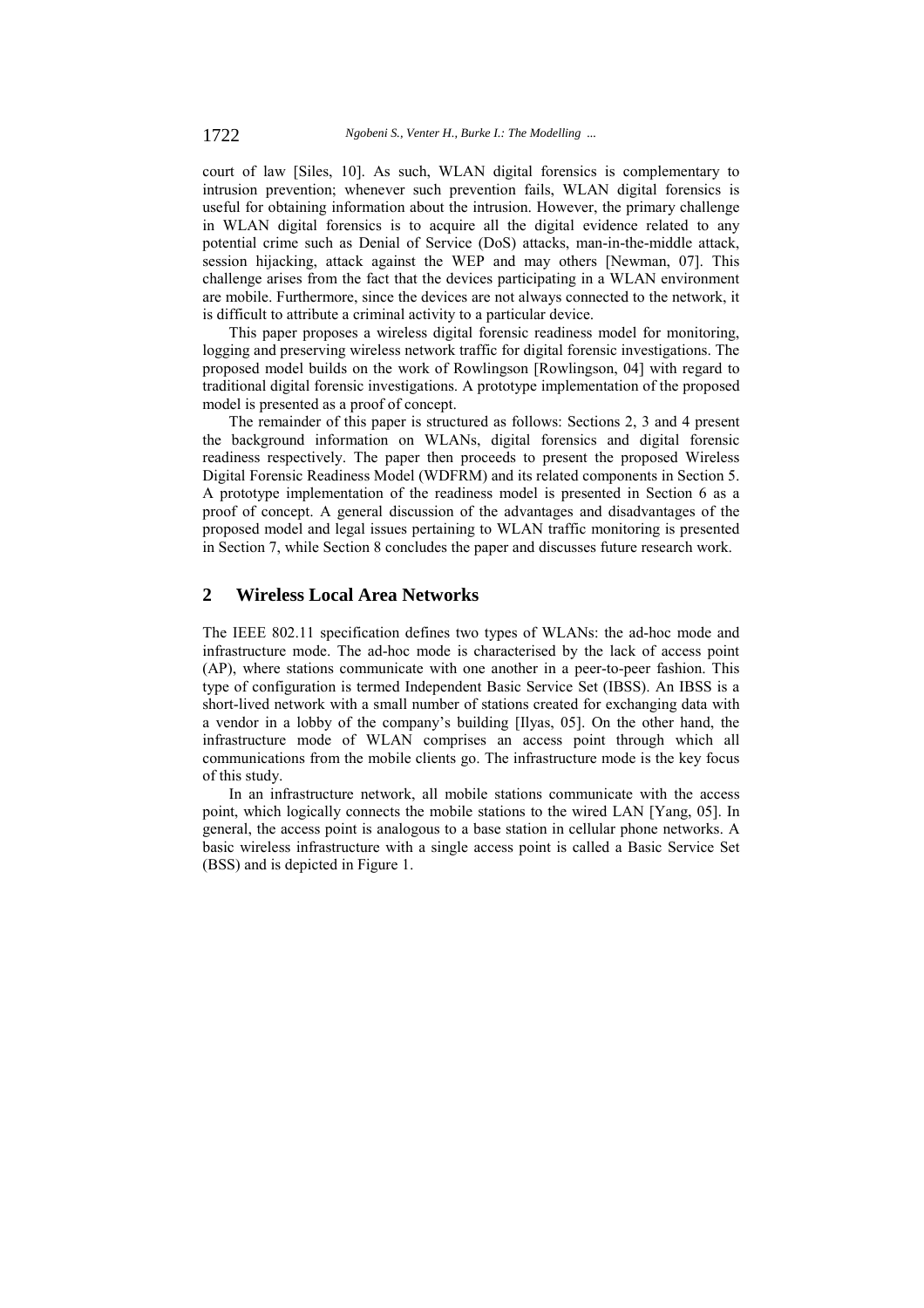

*Figure 1: Basic Service Set* 

When more than one access point is connected to the network to form a single sub-network, it is called an Extended Service Set (ESS). An ESS is a collection of BSSs, where the APs communicate among themselves to forward traffic from one BSS to another and to facilitate the movement of mobile stations from one BSS to another. The AP performs all the communications through an abstract layer called the Distribution System (DS). The DS enables mobile station support in a WLAN by providing the logical services that are necessary to perform address-to-destination mapping and seamless integration of multiple BSSs [Mullet, 06]. Figure 2 contains a diagrammatical illustration of an ESS.



*Figure 2: Extended Service Set*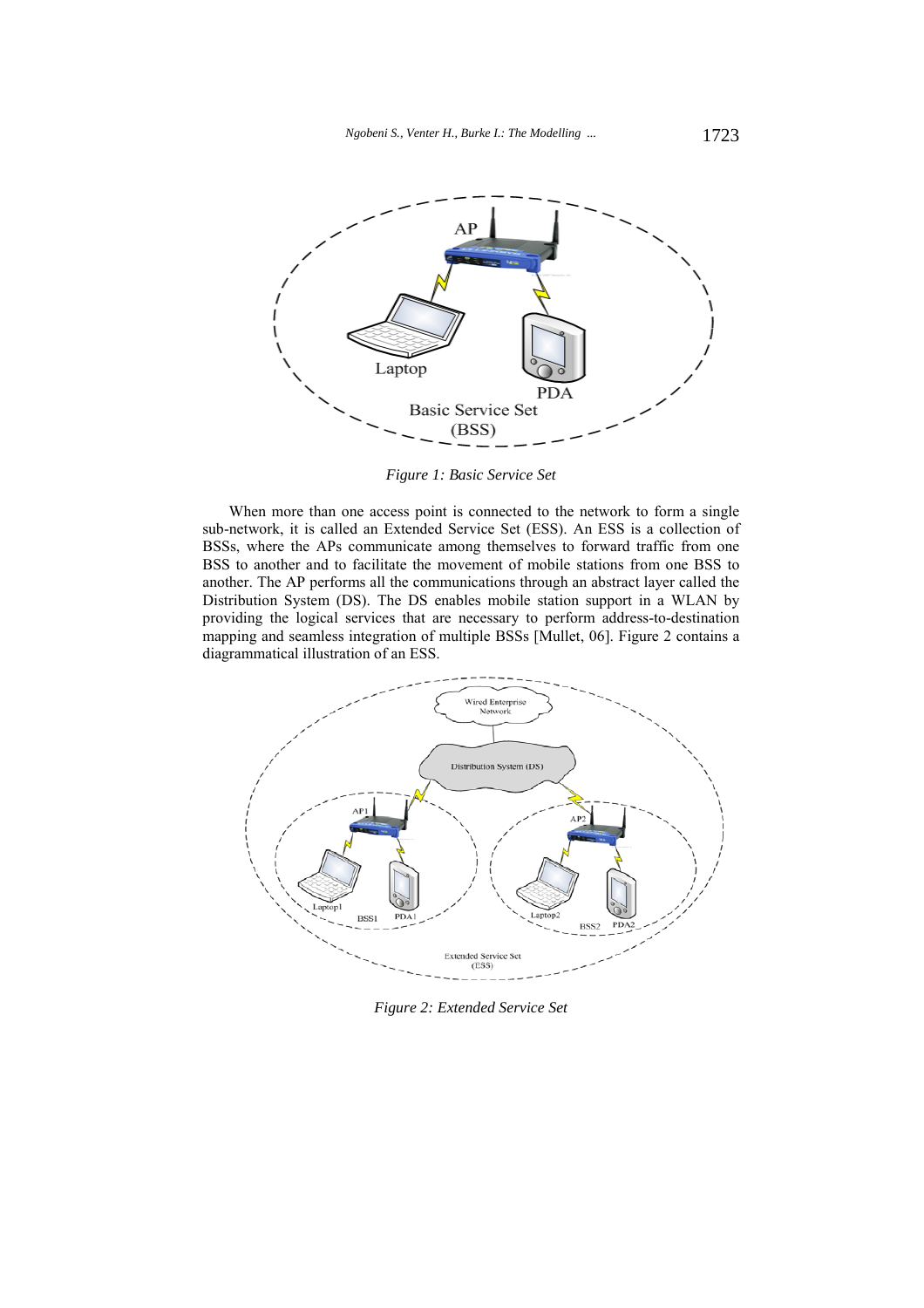Having discussed the basic components that constitute a WLAN, the next section presents background information on digital forensics and the related digital forensic process.

# **3 Digital Forensics**

Digital forensics is defined as a scientifically proven method for the investigation of computers and other digital devices believed to be involved in criminal activities [Francia, 05]. A digital forensic investigation should follow proper digital forensic procedures or process models for its evidence to be admissible in a court of law. However, to date, there is no standardised or consistent digital forensic investigation process model. In this section, the authors compare and contrast three particular digital forensic investigation process models, and finally deduce a process model suitable for the proposed wireless digital forensic readiness model.

A number of scholars have attempted to create rudimentary digital forensic process models. For example, the Digital Forensic Research Workshop (DFRW) is one of the significant participants in taking an initiative to develop a digital forensic process model [DFRW, 01]. Their process model includes the steps as listed in Table 1. The most challenge about this process model is that, analytical procedures and protocols are not standardised nor do practitioners and researchers use standard terminology [Reith, 2002].

The US Department of Justice (DOJ) also made an attempt to propose a digital forensic process model, where their steps are listed in Table 1. The significant challenge about this process model is that, the US DOJ does not make a distinction between digital forensics applied to computers or other electronic devices. Instead, it attempts to build a generalised process model that will be applicable to most electronic devices [US DOJ, 2001].

Lastly, Mandia et al also made an attempt to define a viable digital forensic process model as listed in Table 1 [Mandia, 2003]. They refer to their process model as incident response methodology. The key challenge about this methodology is that, it only focuses on computer crime and does not address the digital forensic process in terms of other digital devices such as personal digital assistant, smart appliances and other future electronic devices.

Despite the fact that several digital forensic process models exist (as indicated above), consensus has not yet been reached about a single, standardised digital forensic process model that can be adopted internationally. Table 1 summarises the phases of the three digital forensic process models mentioned above and deduce a process model applicable to the WDFRM.

From Table 1, one should be able to note that the logging, analysis, and reporting phases of the WDFRM directly correlate with that of the DFRW, US DOJ and Mandia et al. However, the logging phase of the WDFRM can be viewed as the collection phase in the other three process models. This is because logging wireless network traffic can also be viewed as data collection. The preservation phase of the WDFRM only correlates with that of the DFRW process model. The monitoring phase of the WDFRM does not directly correlate with the other three process models. In a bid to try and align the process models into a process model that would suit our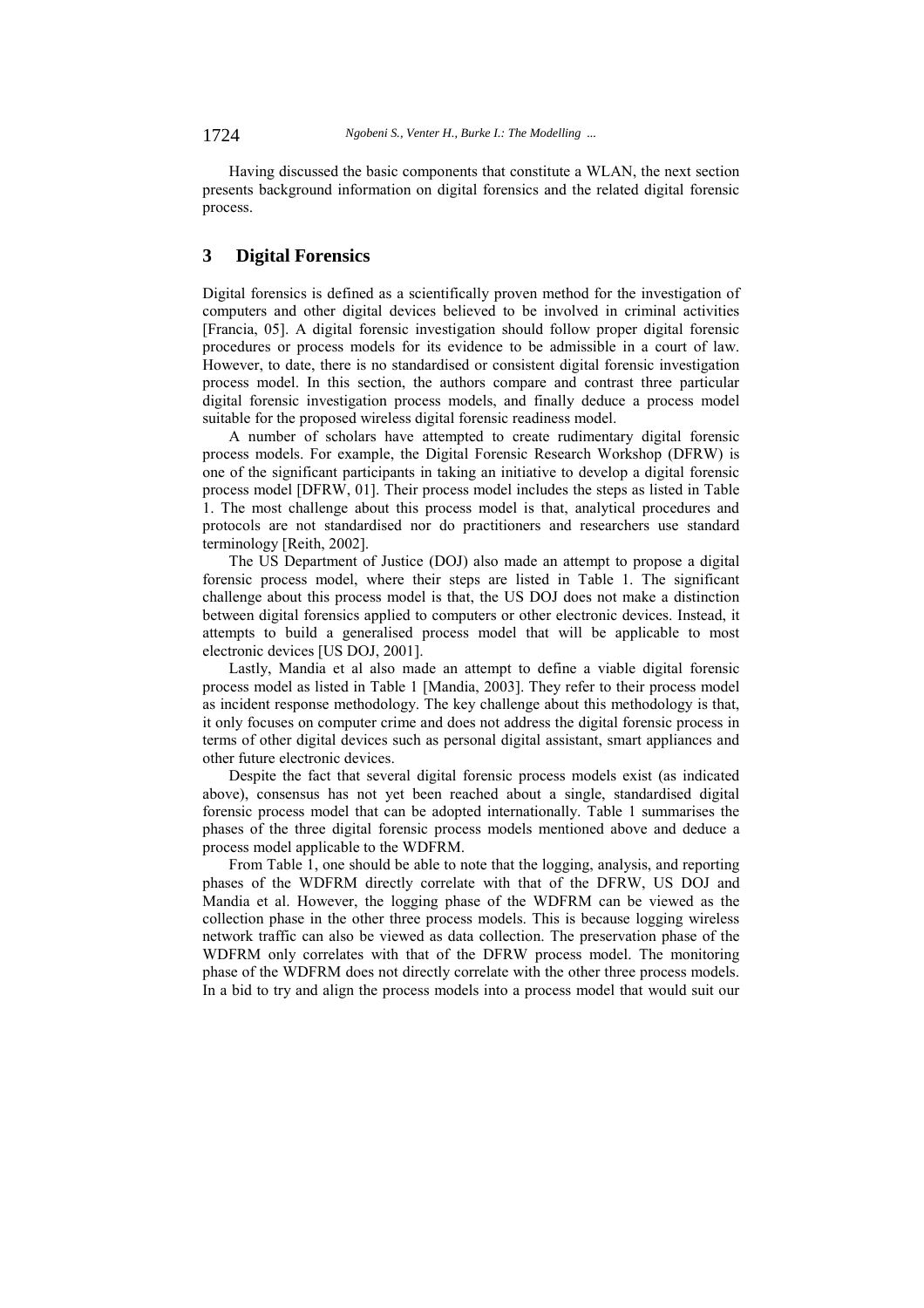|                | <b>Digital Forensic Process Models</b> |    |             |                |                    |                |              |  |  |  |  |  |
|----------------|----------------------------------------|----|-------------|----------------|--------------------|----------------|--------------|--|--|--|--|--|
|                | <b>DFRW</b>                            |    | US DOJ      |                | Mandia et al       | <b>WDFRM</b>   |              |  |  |  |  |  |
| $\mathbf{1}$ . | Identification                         | 1. | Collection  | $\mathbf{1}$ . | Pre-incident       | 1.             | Monitoring   |  |  |  |  |  |
| 2.             | Preservation                           | 2. | Examination |                | preparation        | 2.             | Logging      |  |  |  |  |  |
| 3.             | Collection                             | 3. | Analysis    | 2.             | of<br>Detection    | 3 <sub>1</sub> | Preservation |  |  |  |  |  |
| 4.             | Examination                            | 4. | Reporting   |                | incident           | 4.             | Analysis     |  |  |  |  |  |
| 5.             | Analysis                               |    |             | 3.             | Initial response   | 5.             | Reporting    |  |  |  |  |  |
| 6.             | Presentation                           |    |             | 4.             | Formulate          |                |              |  |  |  |  |  |
| 7.             | Decision                               |    |             |                | response           |                |              |  |  |  |  |  |
|                |                                        |    |             |                | strategy           |                |              |  |  |  |  |  |
|                |                                        |    |             | 5.             | Investigate<br>the |                |              |  |  |  |  |  |
|                |                                        |    |             |                | incident<br>(data  |                |              |  |  |  |  |  |
|                |                                        |    |             |                | collection<br>and  |                |              |  |  |  |  |  |
|                |                                        |    |             |                | analysis)          |                |              |  |  |  |  |  |
|                |                                        |    |             | 6.             | Reporting          |                |              |  |  |  |  |  |
|                |                                        |    |             | 7.             | Resolution,        |                |              |  |  |  |  |  |
|                |                                        |    |             |                | recovery<br>and    |                |              |  |  |  |  |  |
|                |                                        |    |             |                | implement          |                |              |  |  |  |  |  |
|                |                                        |    |             |                | security           |                |              |  |  |  |  |  |
|                |                                        |    |             |                | measures           |                |              |  |  |  |  |  |

WDFRM, the phases of the WDFRM were deduced from those process models as indicated in Table 1.

*Table 1: A comparison of the digital forensic process models* 

It should be noted that coming up with the process model as depicted in the WDFRM is not the main focus of this paper. The main focus is rather on building digital forensic readiness into a process model that would be fit for a wireless LAN environment, in order for a digital forensic readiness model to be incorporated.

Having defined digital forensics, compared and contrasted various digital forensic process models with our deduced WDFRM, the next section presents digital forensic readiness.

# **4 Digital Forensic Readiness**

The goal of this section is to show, through a digital forensic expert's opinion, that it is costly to conduct a digital forensic investigation within an organisation that is not forensically ready. We investigated as to how much it would cost to log wireless traffic in a public WLAN environment consisting of an IEEE 802.11g Access Point (AP) and clients connected to it. We first present an overview of digital forensic readiness, followed by a discussion on the performance and characteristics of 802.11g products. The calculation of the average data rate of the 802.11g products is also presented.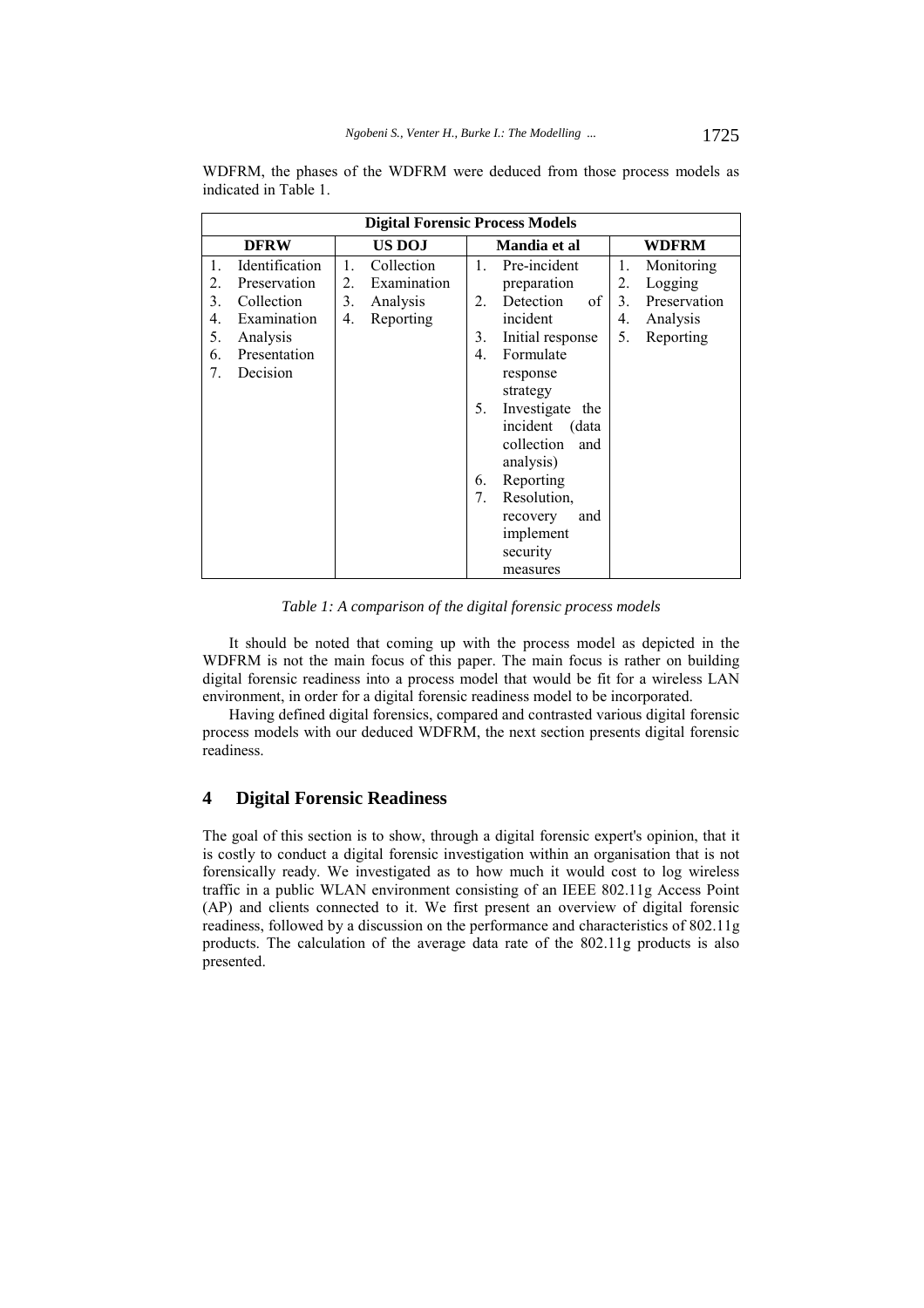## **4.1 Overview of Digital Forensics Readiness**

The purpose of digital forensic readiness is to reduce the effort involved in performing a digital forensic investigation. This is done by taking the necessary prior steps to be ready for any investigation, while maintaining the level of credibility of the digital evidence that is collected [Endicott-Popovsky, 02]. The decrease in effort is the result of the WLAN being in a state of readiness, which reduces the time and cost involved in incident response. An organisation that is ready in terms of digital forensics can respond to an attack rapidly and efficiently. In general, reducing the time involved in incident response can greatly reduce the cost of the entire digital forensic investigation.

Tan [Tan, 01] discusses an incident in which it took the intruder approximately two hours to launch an attack, but the digital forensic experts required almost 40 billable hours to respond to the incident. Their response took so long because the attacked organisation had not been digital forensically prepared for the incident.

#### **4.2 IEEE 802.11g Performance and Characteristics**

Table 2 shows a comparison of maximum data rate, modulation, data rate, and frequencies of different IEEE 802.11 specifications [WLAN, 03].

| <b>Specifications</b> | 802.11.a              | 802.11b     | 802.11g        |
|-----------------------|-----------------------|-------------|----------------|
| Maximum data rate     | 54Mbps                | 11Mbps      | 54Mbps         |
| Modulation            | <b>OFDM</b>           | <b>DSSS</b> | OFDM and       |
|                       |                       |             | <b>DSSS</b>    |
| Data rate             | 6,9,12,18,24,36.48,54 | 1,2,5.5,11  | DSSS:1,2,5.5,  |
|                       | <b>Mbps</b>           | <b>Mbps</b> | 11             |
|                       |                       |             | OFDM:6,9,12,   |
|                       |                       |             | 18,24,36.48,54 |
|                       |                       |             | <b>Mbps</b>    |
| Frequencies           | 5GHz                  | 2.4GHz      | 2.4GHz         |

*Table 2: IEEE 802.11 specifications* 

Theoretically, the data rate of an 802.11g AP is 54Mbps, however, practically, we assume an average data rate of 24Mbps is achievable due to factors such as interference and collision, as well as the fact that the AP is not always utilised 100% [WLAN, 03]. Of course, this data would be achievable if the AP's associated clients are also 802.11g products, also taking into consideration the range between the AP and its associated clients.

#### **4.3 Average Data Rate of an IEEE 802.11g AP**

Now that we know an 802.11g network would have an average data rate of 24 Megabits per second (Mbps), we can then calculate the average data rate it would produce in 8 hours in order to simulate a common business day). We first find the average data rate (ADR) an AP would produce in one minute.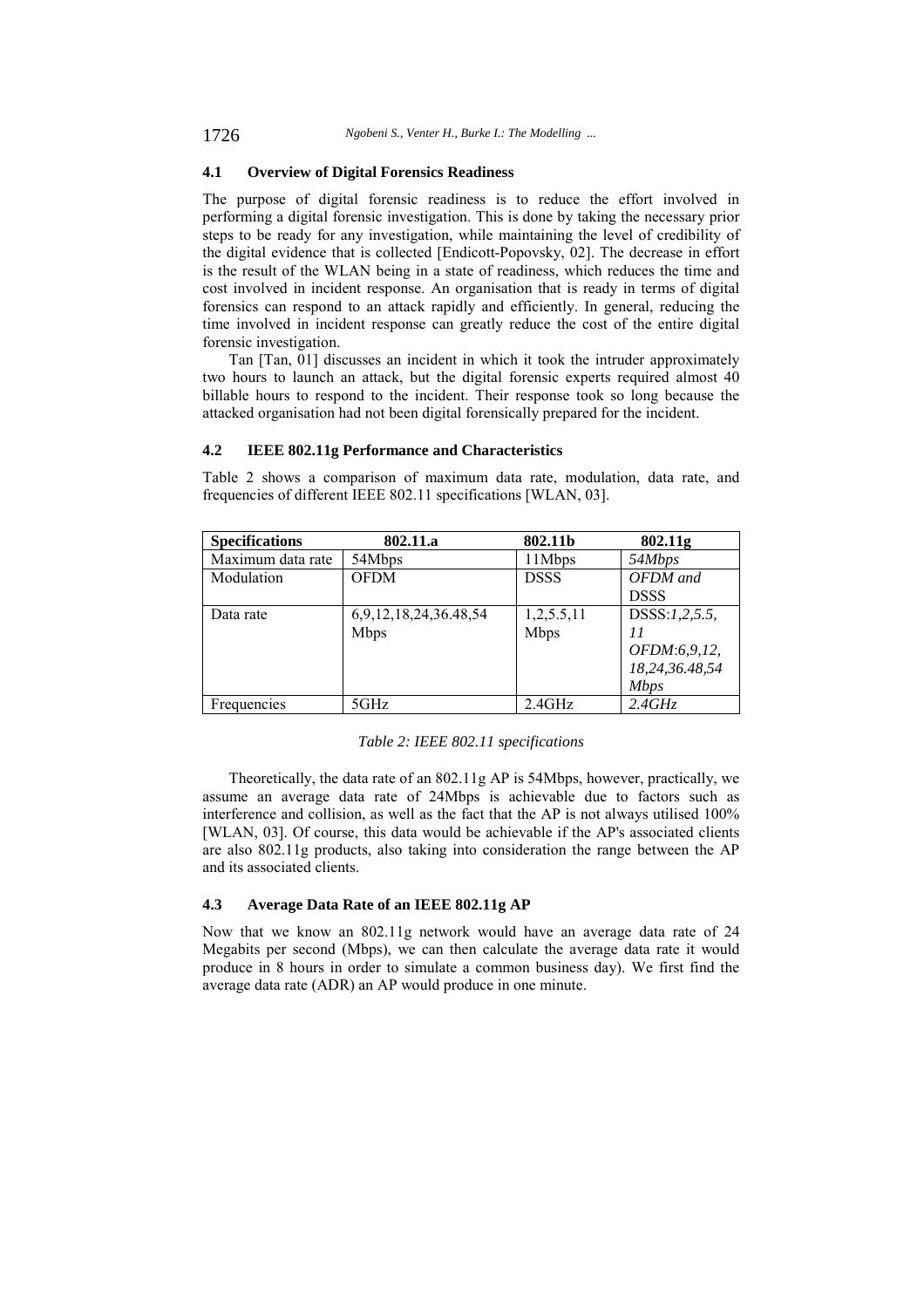ADR per minute = 24 Mbps \* 60′′ ADR per minute  $= 1440 / 8$  bits ADR per minute = 180 Mega Bytes (MB)

The ADR of an AP per minute is 180 MB. Now that we know the ADR produced by the AP per minute, we can calculate the ADR of the AP per hour as follows:

ADR per hour =  $180 \text{ MB}$  \*  $60'$ ADR per hour =  $10800 \text{ MB} \sim 10.8 \text{ Gigabytes (GB)}$ 

The ADR of an AP per hour is 10.8 GB. To calculate the ADR per day (which in our case is 8 hours), we multiply 10800 MB by 8, which is as follows:

```
ADR per day = 10800MB * 8hrADR per day = 86400 MB \sim 86.2 GB
```
If a particular public WLAN, e.g. a shopping mall, has five 802.11g APs where clients can connect to them, then, the whole network would generate an average data rate of 431 GB per day. It should be noted that this value is very optimistic in the sense that we doubt that so much data will be generated over the said period, yet we need to cater for such scenarios. The average data rate may vary depending on the factors such as the number of clients associated with each AP, the range between an AP and the clients, and other factors.

#### **4.4 Expert opinion**

To show that a digital forensically ready organisation would minimise effort and save cost as Tan suggests [Tan, 01], we then requested Risk Diversion [Risk Diversion, 2012] to quote us how much will it cost to log such wireless traffic in a public wireless LAN environment with five 802.11g APs, assuming they have the necessary legal clearance to do so. Risk Diversion is a (Pty) Ltd company specialising in information security audits as well as computer, cell phone, and network forensic investigation and analysis. According to Risk Diversion, logging wireless traffic in an 802.11g network with five AP for 8 hours would cost about \$2000 when hiring a full forensic team.

This shows that if an organisation were to log wireless traffic and store it in a forensically ready manner, say for five days, it would save them up to \$10000 compared to hiring a full forensic team. Rather, it would cost the organisation approximately 2TB of storage in order to store all the data, boiling down to about \$100 in cost. Even if data needs to be retained for a full year, the storage cost would amount to significantly less. All that would be required is to have a reliable RAID system with a few drives that would be able to accumulate data for about a week, after which the data can be written to tape drives and securely stored for periods as long as required by particular retention policies and laws. Therefore, this cost is much cheaper than carrying out a fully-fledged digital forensic investigation. The point we want to make is simply that it would be cheaper and it would be a once-off expenditure.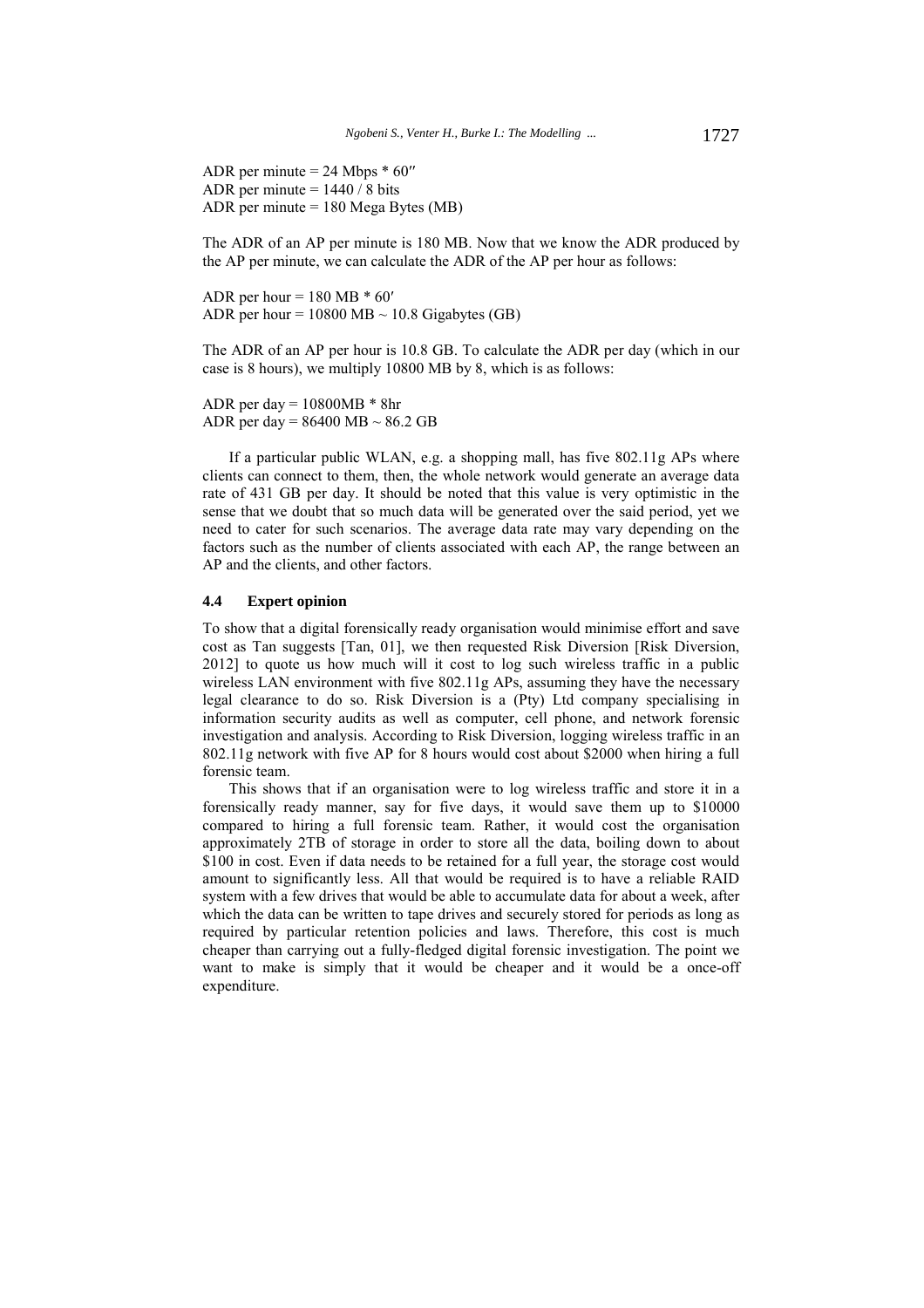Organisations deploying WLANs that are at a high risk of cyber-attacks should be ready to collect digital evidence before an incident occurs. The model presented in the next section addresses the concept of digital forensic readiness in WLANs.

# **5 Wireless Digital Forensic Readiness Model**

This section starts by presenting an overview of the proposed Wireless Digital Forensic Readiness Model (WDFRM) in the form of a block diagram. The components of the model are discussed separately, followed by a discussion of the model as an integrated whole.

#### **5.1 Overview of the WDFRM**

The principal concept addressed by the WDFRM is that it monitors wireless network traffic from various access points (APs). The monitored traffic is logged in a log file and then preserved to maintain its integrity. The information needed by cyber forensic experts is therefore readily available should it become necessary to conduct a digital forensic investigation.

The mere fact that this digital information is now available maximises the chances of it being used as evidence and reduces the cost of conducting an entire digital forensic investigation. This is simply because a large part of the digital forensic process (i.e. the monitoring, logging and preservation) has now already been conducted. Figure 3 indicates in a block diagram how the components of the WDFRM interact with one another.



*Figure 3: A block diagram of the WDFRM*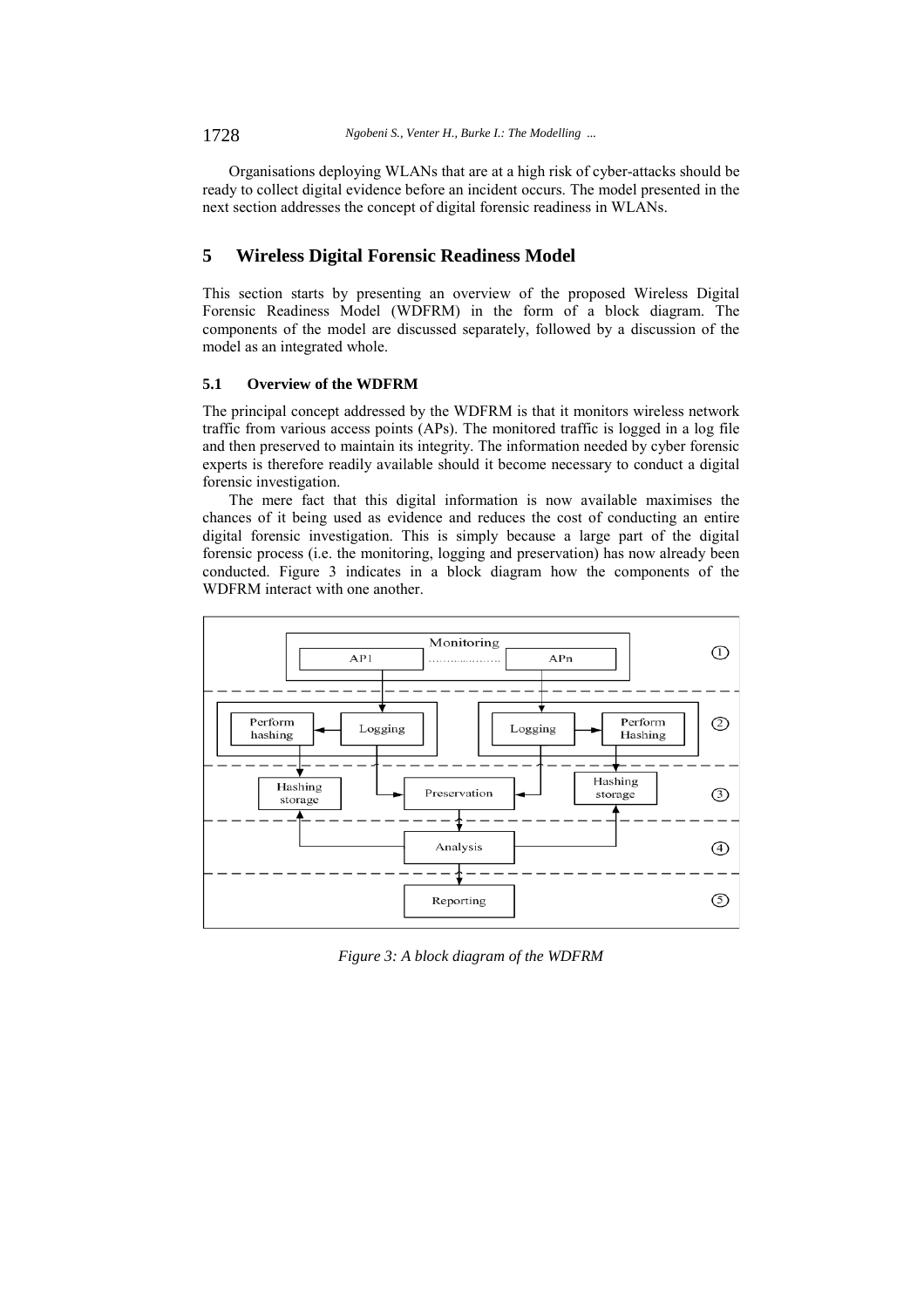The circled numbers 1 to 5 on the right-hand side of the block diagram in Figure 3 represent the phases or components of the digital forensic process of the WDFRM as indicated in Table 1. Thus, 1 represents the monitoring phase, 2 represents the logging phase, 3 represents the preservation phase, 4 represents the analysis phase and 5 represents the reporting phase.

#### **5.2 Components of the WDFRM**

This section discusses each of the five components of the Wireless Digital Forensic Readiness Model separately in its own subsection. As indicated in Table 1, the components are monitoring, logging, preservation, analysis and reporting.

The shaded area in each of the block diagrams below (from Figure 4 up to Figure 8) indicates the component that is described in more detail in the particular subsection.

#### **5.2.1 Traffic Monitoring**

Figure 4 demonstrates the traffic monitoring component whereby Mobile Devices (MDs) are associated to a WLAN through various access points (APs). This can be denoted as  $APi = \{AP1, AP2, AP3, ..., APn\}$ , where APi denotes a set of APs from AP1 up to APn. In general, there can be many APs in a single WLAN environment. Each AP monitors all the traffic generated by the MDs that are connected to that particular AP.



*Figure 4: Traffic monitoring component* 

For security purposes, the monitoring component uses a firewall to filter both inbound and outbound wireless traffic. Filtering is defined as the process of controlling access to the WLAN by examining all the packets based on the content of their headers. However, a firewall cannot detect all the misconduct in a WLAN since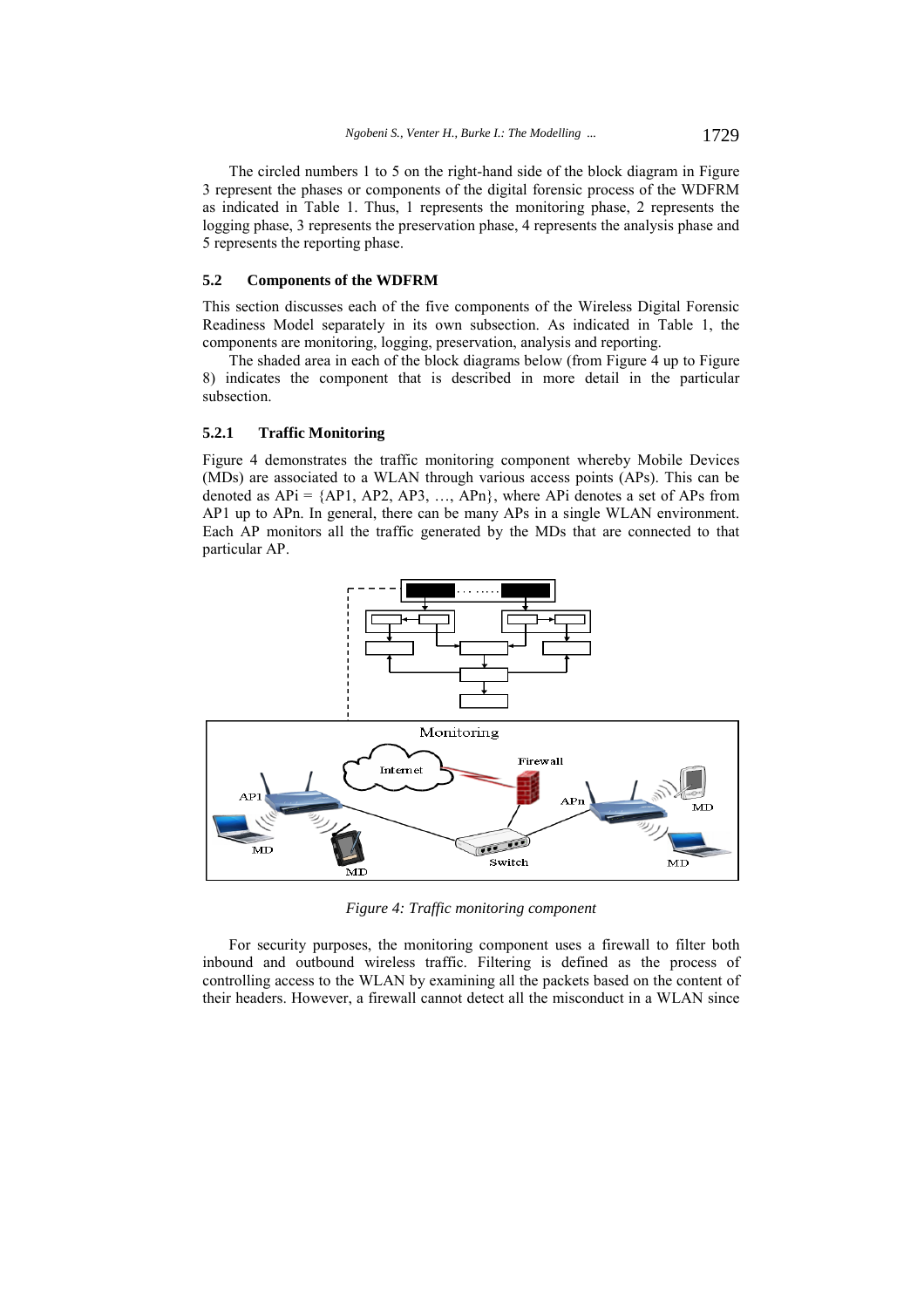some MDs may obscure their identities and will appear as if they are legitimate users of the network. For this reason our proposed model employs a component called the Capture Unit (CU) that records or logs all the monitored traffic. The CU is discussed in detail in the next subsection.

## **5.2.2 Logging**

The CU logs all the traffic monitored by the different APs in order to gather potential evidence. Each AP has its own associated CU that logs the traffic passing through that AP. The CU logs the traffic in a log file as indicated in Figure 5. The log file is divided into separate storage areas with each storage area consisting of, for example, 1 Megabyte (4 MB) of data. As traffic through the AP is monitored and stored in a log file, the storage area of the log file becomes satiated. Therefore, the CU creates a block of data of several MBs, for instance B1 in Figure 5 represents a block of data consisting of 4 MBs. A block is a fixed-size unit of data that is transferred as a whole to a permanent storage area (see Section 5.2.3).

For the purpose of our model, the logged traffic is the packets. Therefore, whenever this paper refers to 'traffic', it means all the packets passing through the APs. Finally, the CU sends the accumulated blocks of data to the Evidence Store (ES) for analysis purposes and creates a hash value for each block of data that is sent to the hashing storage area for the purpose of preserving evidence (see Section 5.2.3).



*Figure 5: Logging component*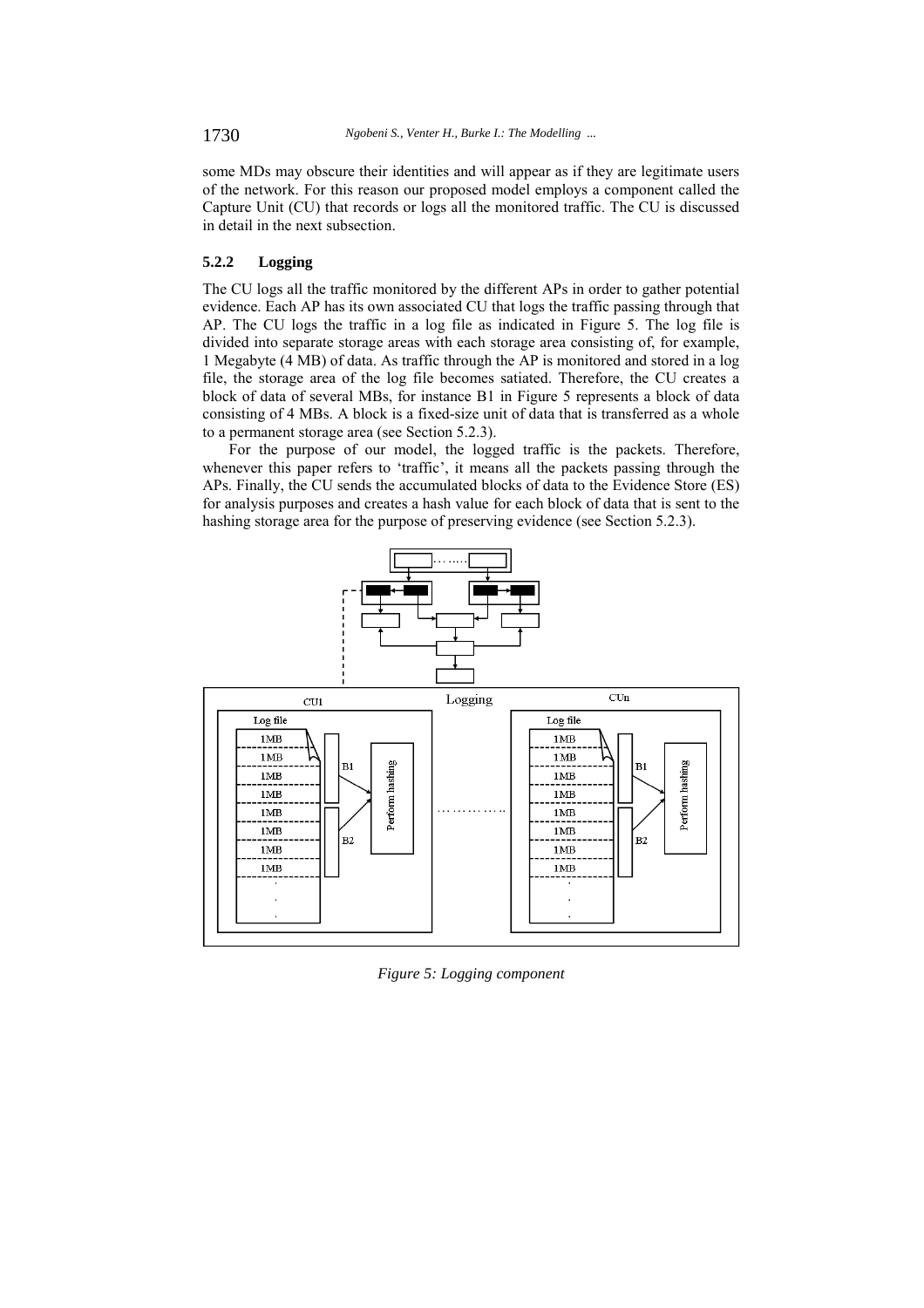#### **5.2.3 Preservation**

The primary goal of evidence preservation in WLANs is to ensure that absolutely no changes are made to the logged data once it has been collected [Endicott-Popovsky, 02]. Figure 6 demonstrates how the log files are preserved in the proposed model. The Evidence Server (ES) stores all the blocks of data received from various CUs. In general, the ES acts as a central storage area for all the data monitored by the APs. The ES logs the blocks of data in chronological order. These blocks of data are stored according to the AP from which the traffic was monitored. For example, in the ES, B1AP1 means that block 1 represents the first block of traffic monitored from the first AP, whereas B1APn means that block 1 represents the first block of the traffic monitored from the n<sup>th</sup> AP.

It is worth noting that the data stored in the ES is needed for analysis purposes only. Analysis of this data will only take place if a particular incident has been reported on the WLAN, which then needs to be investigated.

The hash values of the blocks of data created in the 'perform hashing' subcomponent within the CU is transferred to the hashing storage areas represented as "HS of AP1" (Hashing Storage of AP1) and "HS of APn" (Hashing Storage of the n<sup>th</sup> AP) (see Figure 6). There is a hashing storage area for each AP on the WLAN. The H(B1AP1) in HS of AP1 shown in Figure 6 represents the hash value of the first block from the first AP, and H(B1APn) in HS of APn represents the hash value of the first block, from the  $n^{th}$  AP and so on.



*Figure 6: Preservation component* 

Our proposed model adopts the MD5 and SHA-1 hashing techniques. Hashing is described as a mathematical function that creates a unique fixed-length string from a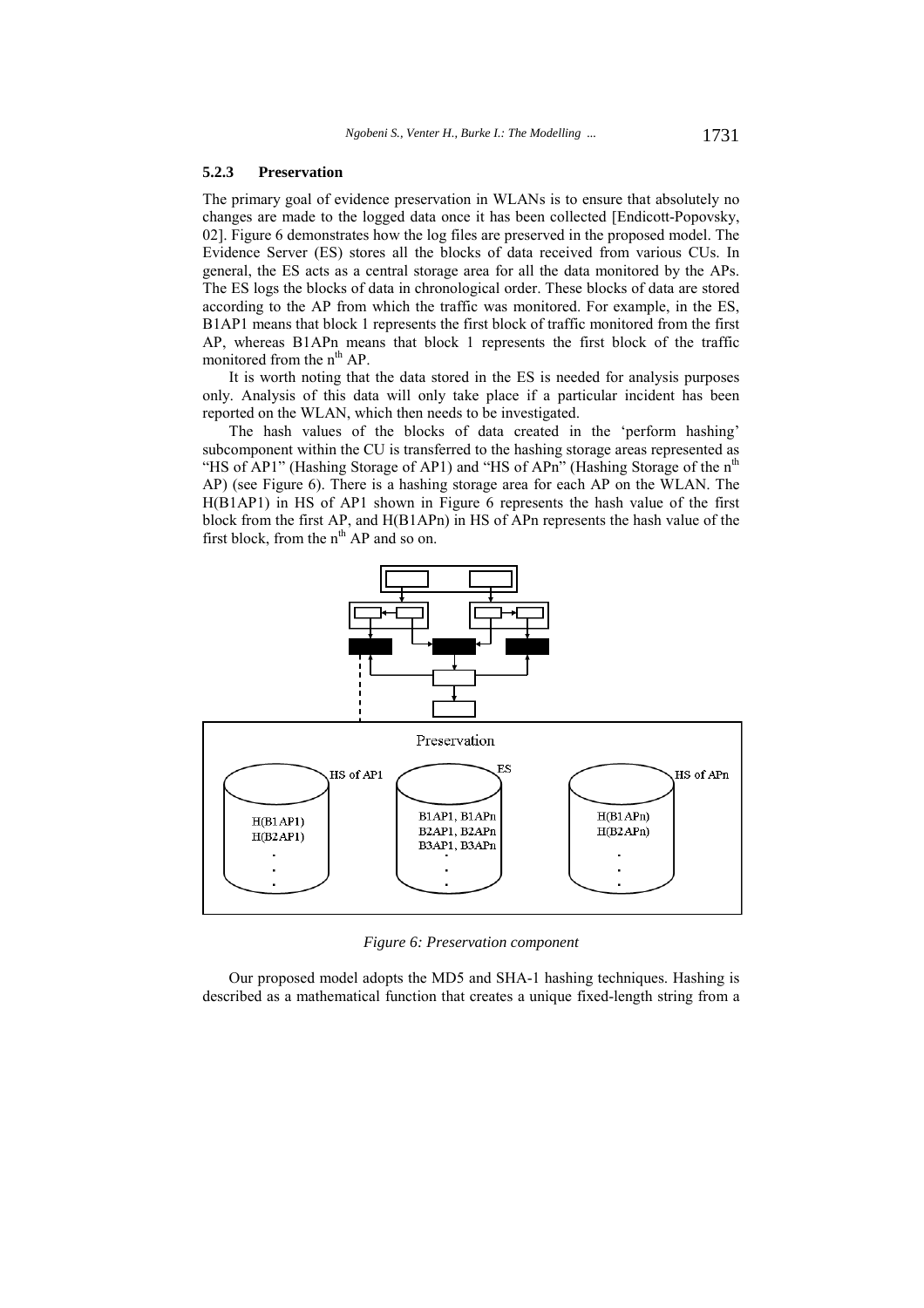message of any length [Endicott-Popovsky, 02]. The result of a hash function is a hash value, sometimes called a message digest. It is worth noting that the hashed blocks of data will only be used to check that the logged data on the ES has not been altered during the course of a digital forensic investigation. Preserving the integrity of digital evidence is an absolute requirement of the digital forensic process [Casey, 02].

## **5.2.4 Analysis**

The main purpose of the analysis phase of the WDFRM is to mine and extract the data from the ES in an attempt to come up with evidence that can associate a particular adversary with a criminal activity committed on the WLAN. This process is represented in Figure 7. Although it is not within the scope of this study to discuss data mining in detail, the use of data-mining techniques should not be overlooked during the process of conducting a digital forensic investigation. The analysed data is next passed on to the reporting phase.



*Figure 7: Analysis component* 

## **5.2.5 Reporting**

During the reporting phase, the final evidence is prepared for the entire digital forensic investigation. The data is used by cyber forensic experts when they testify in a court of law that an intruder should be found guilty due to the evidence that they have gathered in their digital forensic investigation. The prosecutor in a court of law has to decide whether the intruder is guilty or not, based on the evidence presented by the cyber forensic experts concerned. Figure 8 indicates the reporting phase.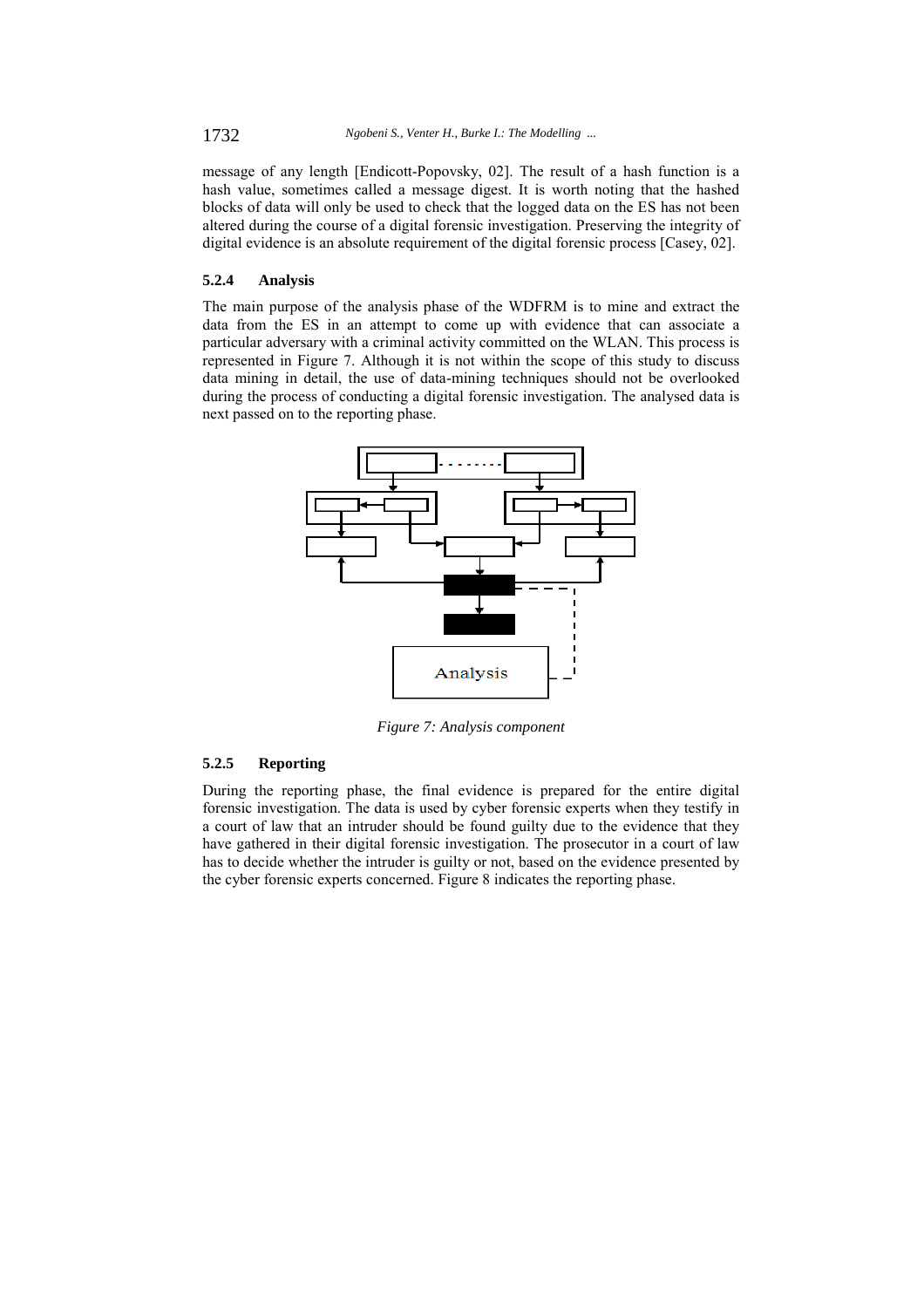

*Figure 8: Reporting component* 

#### **5.3 The WDFRM as an integrated whole**

In this section the components discussed in the previous section are integrated. The WDFRM is depicted with all its components/phases as explained in the preceding section. Figure 9 shows how wireless traffic is monitored in the WLAN, how the monitored traffic is logged, how the digital evidence is preserved and how it is stored for analysis purposes so as to render information that is forensically ready to be used by digital forensic experts.

Figure 9 shows all the components of the WDFRM, with circled numbers 1 to 5 representing the five phases or components of the digital forensic process. Four mobile devices (MDs) and two access points (APs) are involved in the monitoring component. Two of the MDs are connected to each of the APs. These MDs probably have Internet access in a particular hotspot. In terms of the WDFRM our study assumes that a particular device is deployed closer to the WLAN. This device has a number of capabilities – i.e. monitoring wireless traffic, logging the monitored traffic, preserving the traffic, and analysing the traffic. The component that does the logging receives all the monitored wireless traffic from an AP and stores the data in a log file. The log file is divided into separate storage areas of, say, 4 MB. The reason for choosing the 4 MB storage capacity is that, larger file sizes will reduce the number of records in the database (DB) which means during reconstruction, fewer records need to be extracted from the DB. However, devices have a limited file storage space. Larger data files mean there will be less transmission to the server. As the log file accumulates data, every fourth block, for example, is merged as a block of data. These blocks are then transferred to the Evidence Server (ES), which constitutes the preservation component. Our study also assumes that the ES is a sufficiently large mass storage device. The hash values of each of these blocks are next created and transferred to the hashing storage area. In this way the integrity of the data that flows through the WLAN is preserved.

Let us assume that an incident is being reported on the WLAN. Responding to the reported incident will not require much effort because the digital data is already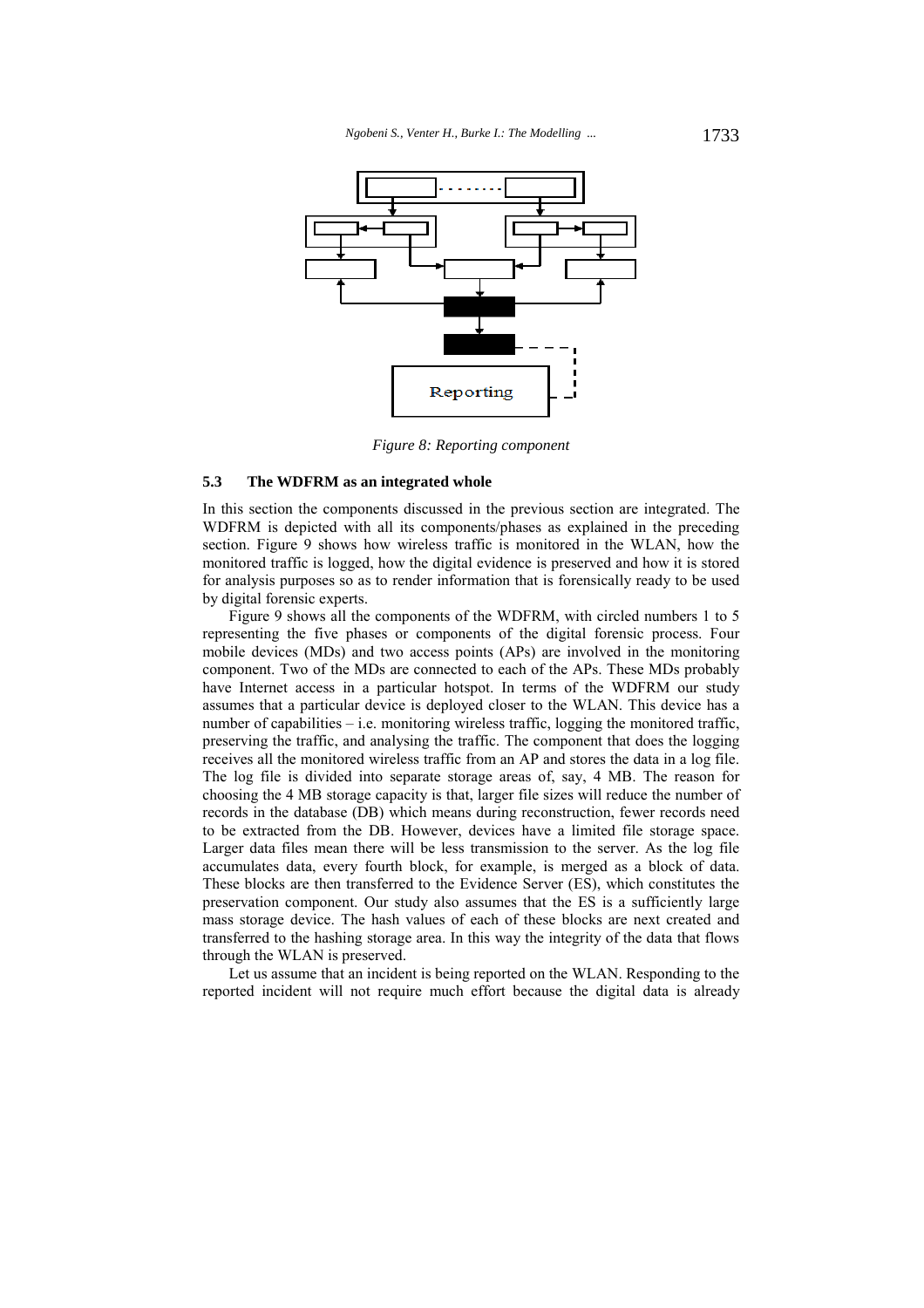forensically ready. The cyber forensic experts will simply extract the data from the ES and do the necessary analysis. The integrity of the analysed data can be proven beyond any doubt by creating hash values of each block from which the evidence was extracted, and matching those with the original hash values of each block as stored in the hashing storage. If the hash values match, it proves that the extracted digital evidence was in fact the original evidence, thus proving that the original evidence was not altered or tampered with.



*Figure 9: The Wireless Digital Forensic Readiness Model* 

This section introduced the WDFRM in the form of a block diagram. The components of the WDFRM were initially presented separately, after which the proposed model, in which all the components were combined, was discussed. The next section presents a prototype of the WDFRM as a proof of concept.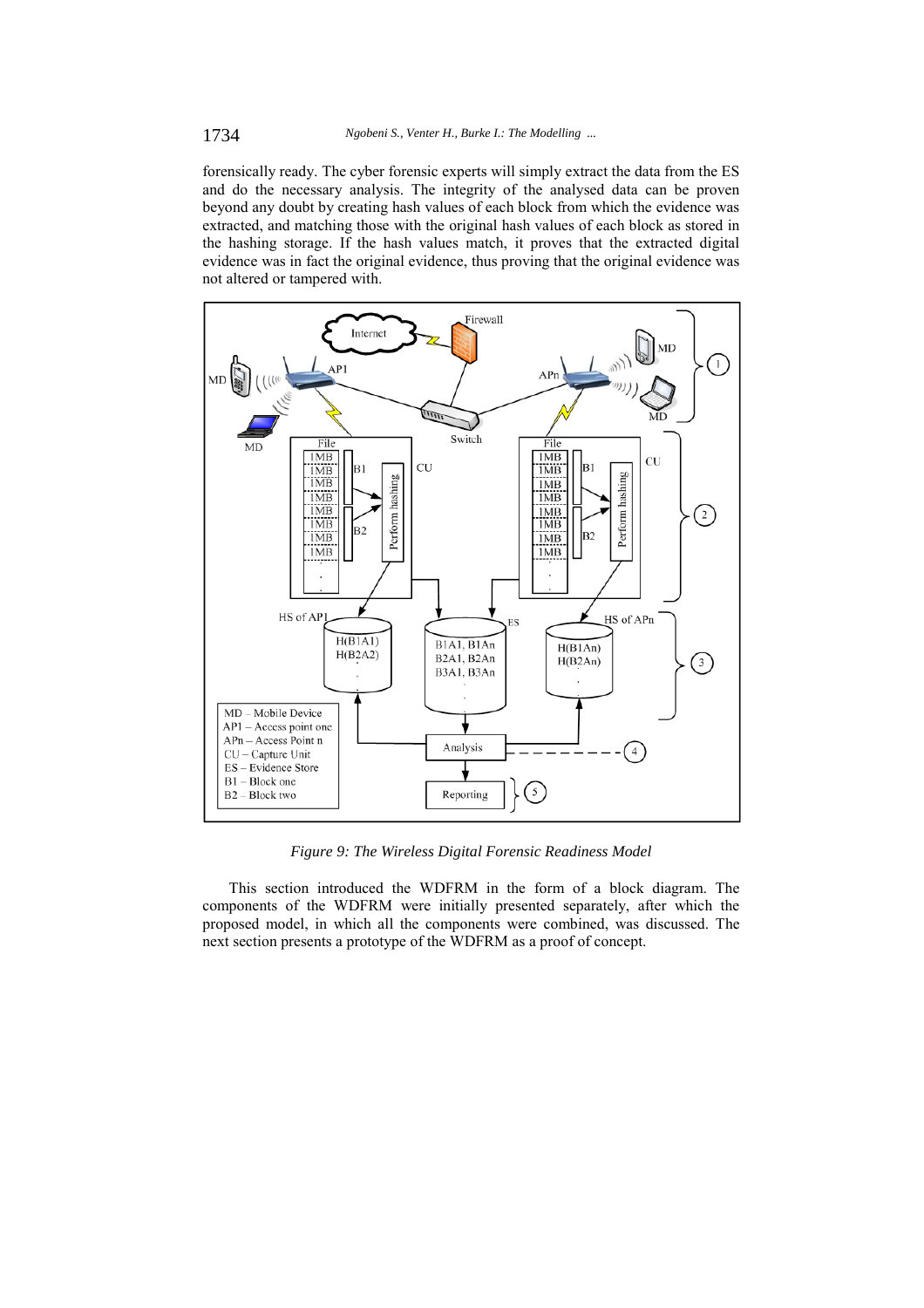## **6 WDFRM Prototype**

This section presents the prototype of the WDFRM. It first gives an overview of the development environment and why the prototype was developed. The section proceeds to present the prototype development in detail.

#### **6.1 Overview of the Prototype**

The WDFRM prototype was developed using Code::Blocks (version 10.06), which is an open source, cross platform, and free C++ Integrated Development Environment (IDE). Though it was designed for the C++ programming language, it uses plugins that enables it to support many other programming languages (Code::Blocks, 11). The prototype is developed to validate the use of the WDRFM for implementing digital forensic readiness in a WLAN environment.

## **6.2 Prototype Development**

This section discusses how the live wireless network traffic was captured and stored in a forensically sound manner.

## **6.2.1 Tshark**

The prototype uses Tshark [Tshark, 10] to capture raw packets as they traverse the live wireless network. This includes the source and destination address, source and destination ports, protocol used, packet size, as well as the message header of every packet. Figure 10 shows a sample Tshark dump in console. The general format of the Tshark output as extracted from line 2 of Figure 10 is explained as follows:

[TimeStamp: 0.00037] [MAC Sender: fe80::75ea:f45b:blac:cf04] [MAC Receiver: ff02::c] [Protocol: SSDP] [Size: 167] [TCP Message Header: M-SEARCH \* HTTP/1]. It should be noted that though the source and destination address appears in Figure 10 they can be resolved to MAC addresses.

|  | <b>EXEC:\Windows\system32\cmd.exe - tshark</b>                                                                              | -9                            |
|--|-----------------------------------------------------------------------------------------------------------------------------|-------------------------------|
|  | $0.000000$ fe80::75ea:f45b:b1ac:cf04 -> ff02::c                                                                             | SSDP 181 M-SEARCH $*$ HTTP/1. |
|  | 0.000379 192.168.235.1 -> 239.255.255.250 SSDP 167 M-SEARCH $*$ HTTP/1.1<br>0.000878 fe80::75ea:f45b:b1ac:cf04 -> ff02::c   | SSDP 179 M-SEARCH $*$ HTTP/1. |
|  | 0.001094 192.168.235.1 -> 239.255.255.250 SSDP 165 M-SEARCH * HITP/1.1<br>3.001037 fe80::75ea:f45b:b1ac:cf04 -> ff02::c     | SSDP 181 M-SEARCH * HTTP/1.   |
|  | 3.001533 192.168.235.1 -> 239.255.255.250 SSDP 167 M-SEARCH * HITP/1.1<br>3.002067 fe80::75ea:f45b:b1ac:cf04 −> ff02::c     | SSDP 179 M-SEARCH $*$ HTTP/1. |
|  | $3.002495$ 192.168.235.1 -> 239.255.255.250 SSDP 165 M-SEARCH $*$ HTTP/1.1<br>6.002332 fe80::75ea:f45b:b1ac:cf04 -> ff02::c | SSDP 181 M-SEARCH $*$ HTTP/1. |
|  | 6.002767 192.168.235.1 -> 239.255.255.250 SSDP 167 M-SEARCH $*$ HITP/1.1<br>6.003111 fe80::75ea:f45b:b1ac:cf04 -> ff02::c   | SSDP 179 M-SEARCH * HTTP/1.   |
|  | 6.003462 192.168.235.1 -> 239.255.255.250 SSDP 165 M-SEARCH * HTTP/1.1                                                      |                               |

*Figure 10: Sample Tshark dump in console*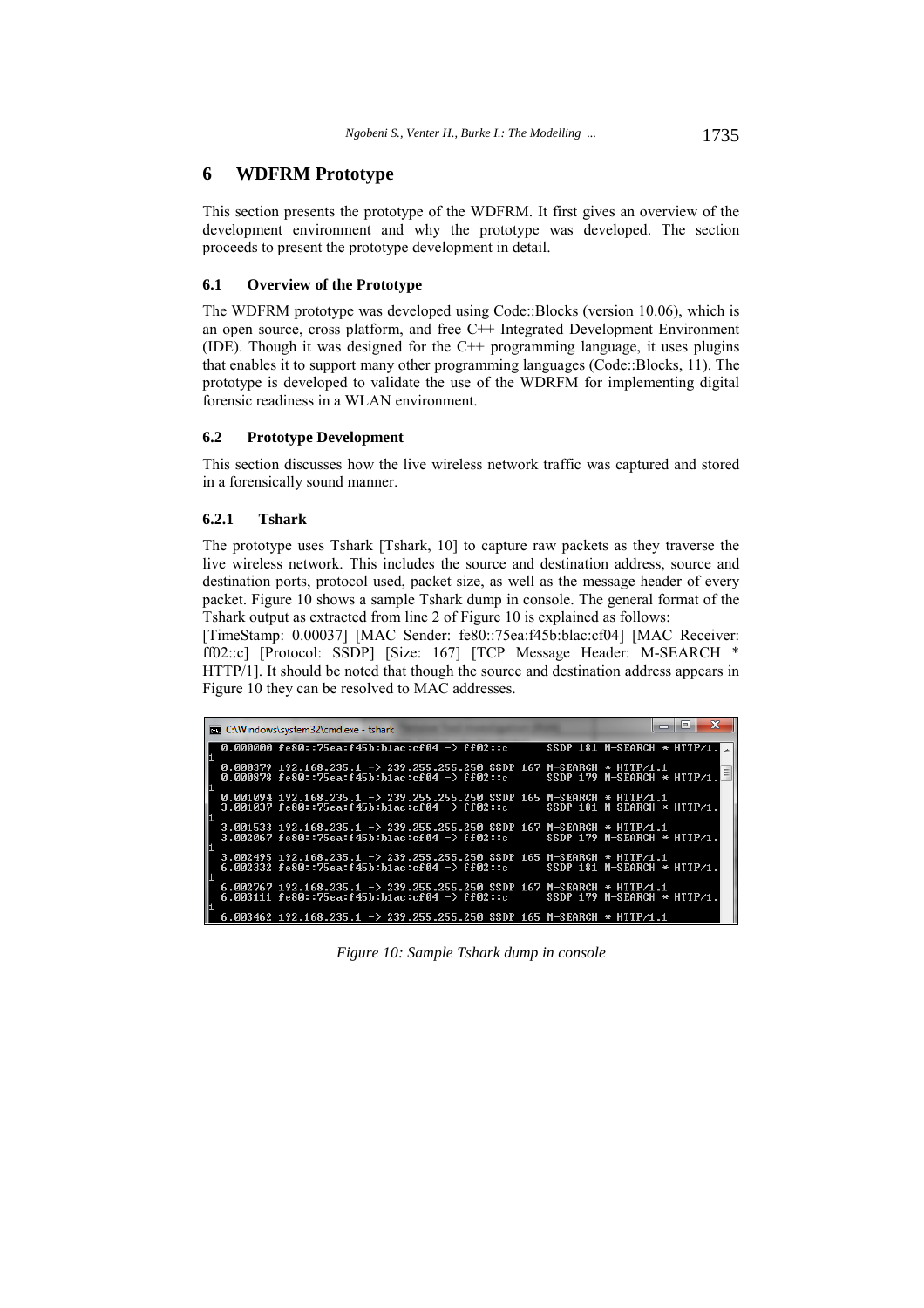## **6.2.2 Pcap File**

The Tshark output is written to a Pcap file. A Pcap file is a data file created by Tshark containing packet data created during a live network capture [Pcap, 12]. The Pcap file is set to have a maximum storage capacity of 4 MB (as specified by the model), by using the -a flag provided by Tshark. Once the Pcap file is filled with the 4 MB of traffic, Tshark stops writing into the current Pcap file and create a new file to be written to. Figure 11 shows a sample Pcap file opened in Wireshark [Wireshark, 12].

|     |         |                                       |                                | Recadcom NetLink (TM) Gigabit Ethernet Driver [Wireshark 1.6.5 (SVN Rev 40429 from /trunk-1.6)] |                            |                                                                                        |                             |
|-----|---------|---------------------------------------|--------------------------------|-------------------------------------------------------------------------------------------------|----------------------------|----------------------------------------------------------------------------------------|-----------------------------|
|     |         |                                       |                                | File Edit View Go Capture Analyze Statistics Telephony Tools Internals Help                     |                            |                                                                                        |                             |
|     |         |                                       |                                |                                                                                                 |                            | <b>2 4 4 4 4 4 5 5 7 2 8 4 4 4 4 5 7 4 5 6 7 4 6 7 8 8 7 8 % 8 % 8</b>                 |                             |
|     |         |                                       |                                |                                                                                                 |                            |                                                                                        |                             |
|     | Filter: |                                       |                                | - Expression Clear Apply                                                                        |                            |                                                                                        |                             |
| No. |         | Time                                  | Source                         | Destination                                                                                     |                            | Protoco - Length Info                                                                  |                             |
|     |         | 8512 5.589694                         | 146.64.254.32                  | 146.64.246.209                                                                                  | <b>HTTP</b>                | 1sz GET /sdk/vimService/wsdl HTTP/1.1                                                  |                             |
|     |         | 8515 5.590384                         | 146.64.246.209<br>146.64.8.10  | 146.64.254.32<br>146.64.254.32                                                                  | <b>HTTP</b><br><b>HTTP</b> | 298 HTTP/1.1 301 Moved Permanently (text/html)<br>112 Continuation or non-HTTP traffic |                             |
|     |         | 8672 5.676332<br>8675 5.677153        | 146.64.254.32                  | 146.64.8.10                                                                                     | <b>HTTP</b>                | 81 Continuation or non-HTTP traffic                                                    |                             |
|     |         | 8689 5.684139                         | 146.64.254.32                  | 146.64.8.10                                                                                     | <b>HTTP</b>                | 1514 Continuation or non-HTTP traffic                                                  |                             |
|     |         | 8690 5.684172                         | 146.64.254.32                  | 146.64.8.10                                                                                     | <b>HTTP</b>                | 324 Continuation or non-HTTP traffic                                                   |                             |
|     |         | 9028 5.931251                         | 146.64.8.10                    | 146.64.254.32                                                                                   | <b>HTTP</b>                | 457 Continuation or non-HTTP traffic                                                   |                             |
|     |         | 9184 6.051401                         | 146.64.8.10                    | 146.64.254.32                                                                                   | <b>HTTP</b>                | 723 HTTP/1.0 200 OK (application/javascript)                                           |                             |
|     |         | 9633 6.360171                         | 146.64.81.8                    | 146.64.254.184                                                                                  | <b>HTTP</b>                | 132 HTTP/1.0 200 OK (text/plain)                                                       |                             |
|     |         | 10134 6.822412                        | 146.64.254.32                  | 146.64.8.10                                                                                     | <b>HTTP</b>                | 403 GET http://http//cuchulain.co.za/bad_site.html HTTP/1.1                            |                             |
|     |         | 10138 6.823536                        | 146.64.8.10                    | 146.64.254.32                                                                                   | <b>HTTP</b>                | 1272 HTTP/1.0 503 Service Unavailable (text/html)                                      | Mark Packet (toggle)        |
|     |         | 13461 9.120075                        | 146.64.8.10                    | 146.64.254.32                                                                                   | <b>HTTP</b>                | 107 Continuation or non-HTTP traffic                                                   | Ignore Packet (toggle)      |
|     |         | 16951 11.651528                       | 146.64.254.32                  | 146.64.8.10                                                                                     | <b>HTTP</b>                | 233 CONNECT mail.google.com:443 HTTP/1.1                                               | Set Time Reference (toggle) |
|     |         | 17008 11.682087                       | 146.64.8.10                    | 146.64.254.32                                                                                   | <b>HTTP</b>                | 93 HTTP/1.0 200 Connection established                                                 |                             |
|     |         | 17277 11.885315                       | 146.64.8.10                    | 146.64.248.212                                                                                  | <b>HTTP</b>                | 226 Continuation or non-HTTP traffic                                                   | Manually Resolve Address    |
|     |         | 17278 11.886634                       | 146.64.8.10                    | 146.64.254.32                                                                                   | <b>HTTP</b>                | 235 Continuation or non-HTTP traffic                                                   |                             |
|     |         | 17279 11.886831                       | 146.64.8.10                    | 146.64.254.32                                                                                   | <b>HTTP</b>                | 587 Continuation or non-HTTP traffic                                                   | Apply as Filter             |
|     |         | 17281 11.886972                       | 146.64.8.10                    | 146.64.248.212                                                                                  | иттр                       | 580 Continuation or non-HTTP traffic                                                   | Prepare a Filter            |
|     |         | 17435 12.021871                       | 146.64.8.10                    | 146.64.248.212                                                                                  | иттр                       | 580 Continuation or non-HTTP traffic                                                   | <b>Conversation Filter</b>  |
|     |         | 17436 12.023928                       | 146.64.8.10                    | 146.64.254.32                                                                                   | <b>HTTP</b>                | 587 Continuation or non-HTTP traffic                                                   | Colorize Conversation       |
|     |         | 20278 14.083329                       | 146.64.254.32                  | 146.64.8.10                                                                                     | иттр                       | 502 GET http://cuchulain.co.za/bad_site.html HTTP/1.1                                  | <b>SCTP</b>                 |
|     |         | 20289 14, 087986                      | 146.64.254.184                 | 146.64.81.22                                                                                    | <b>HTTP</b>                | 779 GET http://tracker.publicbt.com/scrape?info_hash=e%99%d4%04                        |                             |
|     |         | 21529 14.919737                       | 146.64.8.10                    | 146.64.254.32                                                                                   | иттр                       | 322 HTTP/1.0 304 Not Modified                                                          | Follow TCP Stream           |
|     |         | 455 0.253469                          | fe80::224:e8ff:fecb:7(ff02::1  |                                                                                                 | ICMPV6                     | 166 Router Advertisement                                                               | Follow UDP Stream           |
|     |         | 478 0.276078                          | fe80::317f:f3ad:5e7e:xff02::16 |                                                                                                 | <b>ICMPV6</b>              | 110 Multicast Listener Report Message v2                                               | Follow SSL Stream           |
|     |         | 831 0.504074                          |                                | fec0::5:224:e8ff:fecb ff02::1:ff00:2                                                            | <b>ICMPV6</b>              | 86 Neighbor Solicitation                                                               |                             |
|     |         | 1149 0.672203                         |                                | fe80::317f:f3ad:5e7e:(ff02::1:ffcb:7d4f                                                         | ICMPV6                     | 86 Neighbor Solicitation                                                               | Copy                        |
|     |         | 1344 0.784403                         |                                | fe80::317f:f3ad:5e7e:(ff02::1:ffcb:7d4f                                                         | ICMPV6                     | 86 Neighbor Solicitation                                                               | 김 Decode As                 |
|     |         | 1348 0.787313                         | fe80::317f:f3ad:5e7e:cff02::16 |                                                                                                 | ICMPV6                     | 90 Multicast Listener Report Message v2                                                | B Print                     |
|     |         | 1359 0.798318                         |                                | fe80::317f:f3ad:5e7e:(ff02::1:ffcb:7d4f                                                         | ICMPV6                     | 86 Neighbor Solicitation                                                               |                             |
|     |         | 1684 1.032574<br><b>SASA E SEAGAS</b> |                                | fe80::317f:f3ad:5e7e:(ff02::1:ffcb:7d4f<br>ALDON 2574-ATA-LITATILLAGOT LITAGALLTAGA             | ICMPV6<br><b>REALBOX</b>   | 86 Neighbor Solicitation<br>or undabban ratifadesedan                                  | Show Packet in New Window   |

*Figure 11: Sample Pcap file opened in Wireshark* 

The reason for using Wireshark to open the Pcap file is to reproduce the raw packet in the Pcap file into a more readable format. For example, the information about each packet, that is, the source and destination address, port address, packet size and message header is reconstructed into a more meaningful way compared to the example in Figure 10.

It should be noted that, by following the Transmission Control Protocol (TCP) stream, one can uncover whom requested which site in the network and what content the server returned. Figure 12 shows TCP stream content as a result of right-clicking on the contents of the packets in Figure 11 and choosing the option "Follow TCP Stream".

The red text in Figure 12 represents a client's request to an apache server indicated in blue text. The user makes an http GET request to the apache server. The server is located on the remote host www.cuchulani.co.za. In this example, the client uses a Firefox web browser as can be seen by referring to the user-agent string in Figure 12. The server sends an http acknowledgement with "200 Ok" meaning that it has received the client's request. All this information might be used as digital evidence to show that the particular client in this example did receive a certain request, should there be a need for such a digital forensic investigation. Similarly, any other digital evidence of potential investigative value can be extracted in this way.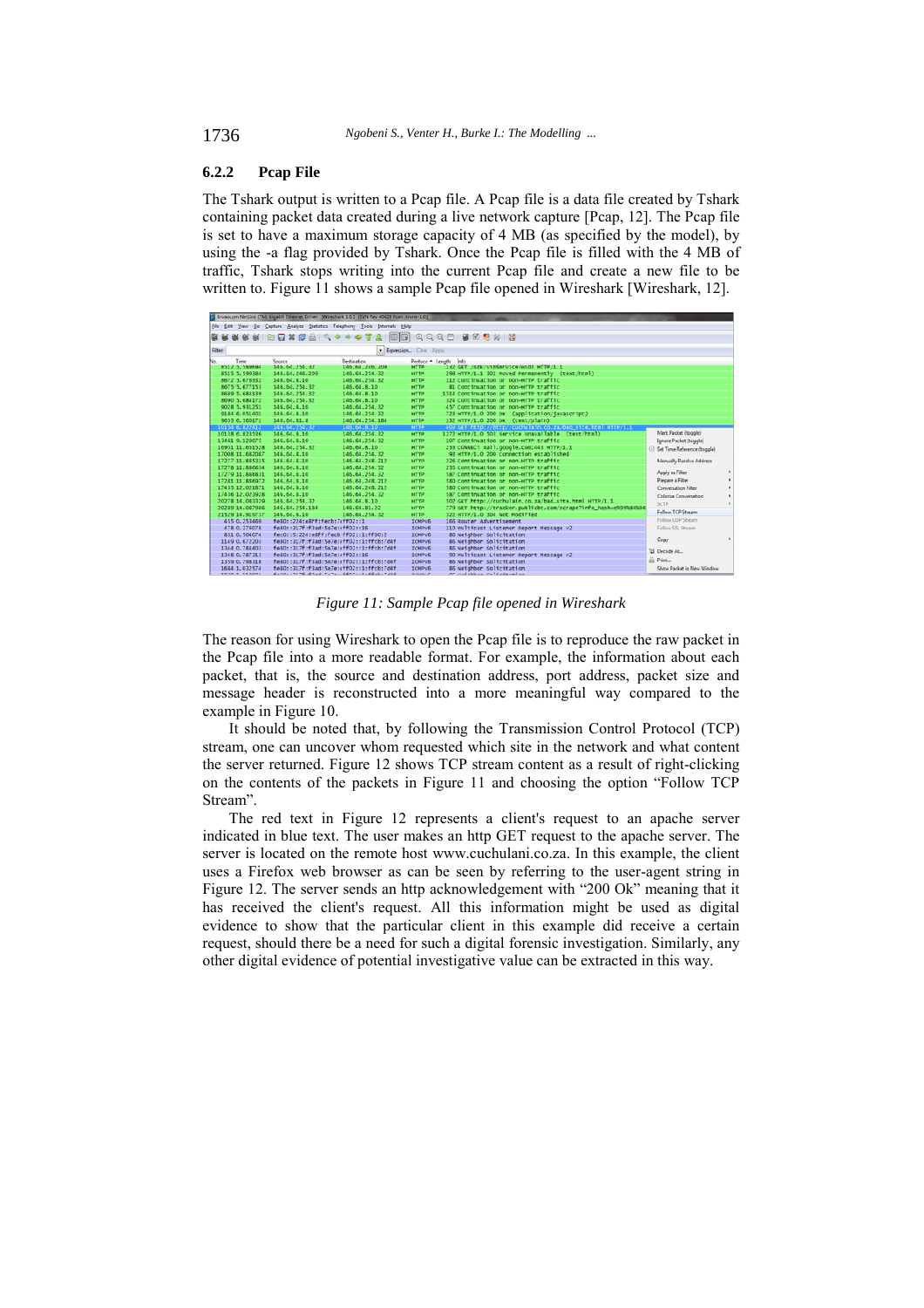

*Figure 12: Follow TCP stream* 

#### **6.2.3 The TCP Dump Log Table**

The filled Pcap file is sent to a storage database called "TCP dump log table" through the network in a separate channel to prevent collision and duplication of data captured by the Tshark application. Figure 13 depicts the TCP dump log table with packets as they were captured from the live wireless network. It should be noted that this data will only be used for analysis purposes if an incident has been reported and a digital forensic investigation is required. The data in Figure 13 represents the same data as stored in the ES in Figure 9.

|  |     |  | <b>ID</b> Timestamp | Raw Dump                                                                          | SensorID |
|--|-----|--|---------------------|-----------------------------------------------------------------------------------|----------|
|  |     |  |                     | 0 2012-02-01 14:53:17 9.285122 146.64.248.241 -> 72.177.219.123 TCP 14 CSIRSensor |          |
|  | 76d |  |                     | 1 2012-02-02 15:35:43 9.285122 146.64.248.241 -> 72.177.219.123 TCP 14 CSIRSensor |          |
|  |     |  |                     | 2 2012-02-03 01:53:17 9.285122 146.64.248.241 -> 72.177.219.123 TCP 14 CSIRSensor |          |

*Figure 13: TCP dump log table* 

#### **6.2.4 Hash Table with Both MD5 and SHA-1 Hashes of all TCP Dumps**

The prototype also takes the same filled Pcap file of 1MB and creates MD5 and SHA-1 hash of it and saves the hash values in database called "Hash Table". Figure 14 depicts the hashing storage with hash values of the Pcap file. It should be noted that this is done to preserve the integrity of the captured wireless traffic. To verify the integrity of the data in the "TCP dump log table", we create MD5 and SHA-1 hashes of the data stored in the "TCP dump log table". If the output stream is the same as that of the hashes stored in the corresponding "Hash Table" entry, then it shows the data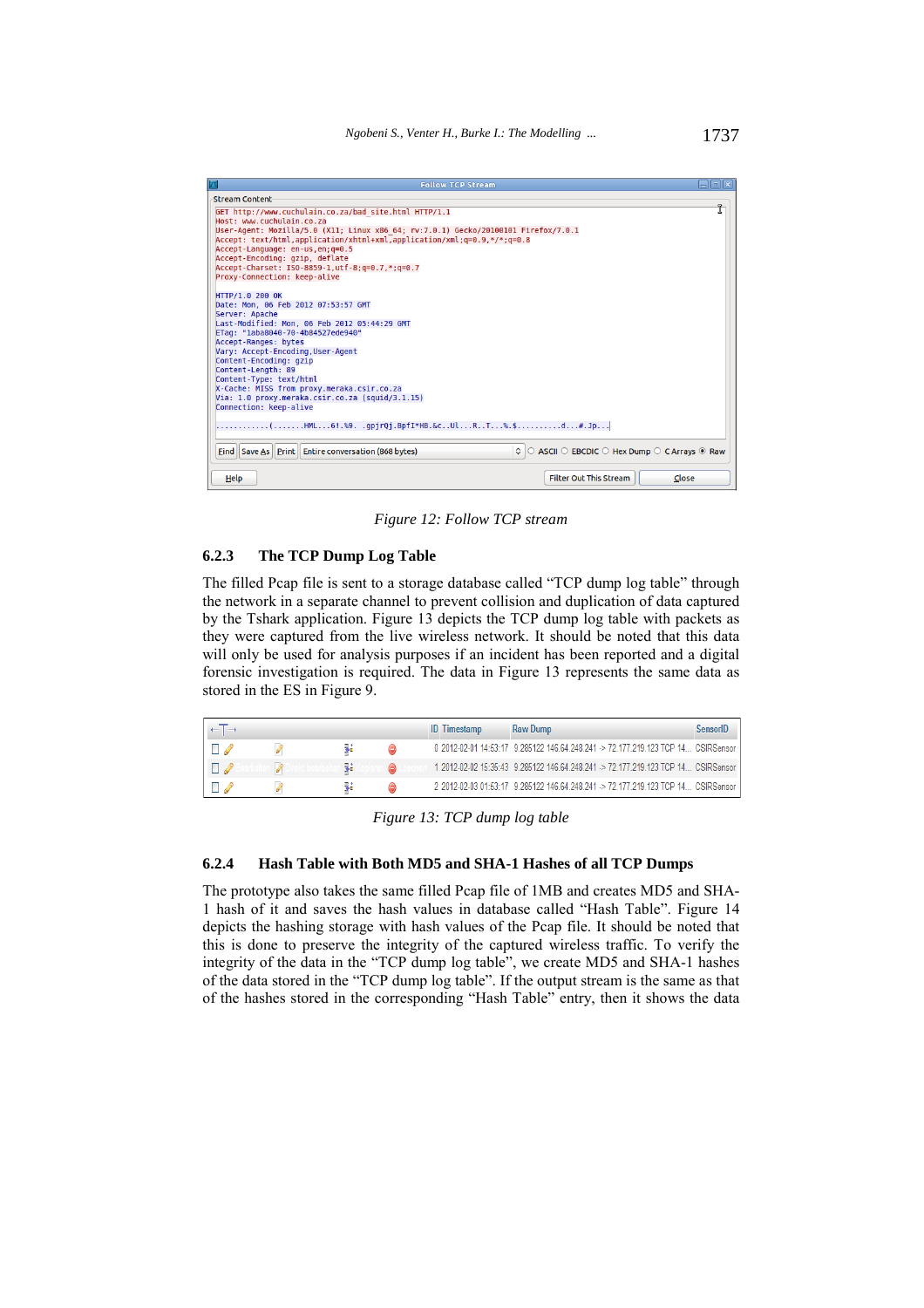in the "TCP dump log table" was not tampered with. The data in Figure 14 represents the same data as stored in the HS in Figure 9.

| $+T$                                                                                                                                                             | <b>ID</b> Timestamp | MD <sub>5</sub> | SHA-1 | SensorID |
|------------------------------------------------------------------------------------------------------------------------------------------------------------------|---------------------|-----------------|-------|----------|
| Bearbeiten ØDirekt bearbeiten ™ Kopieren ● Löschen 0 2012-02-01 14:53:19 fd6fcebbb5a31c19021cbe24bb264187 864d29dc58c0499238adb35dd9668ff707b9fef8 CSIRSenSor    |                     |                 |       |          |
| Flearbeiten Ø Direkt bearbeiten Be Kopieren ● Löschen 1 2012-02-02 15:35:45 eec6a276ebf74bcb0ea115a210d73f0c 66c7e5e32b0bc3eae2470c3b941fc6f4c0f9c8ed CSIRSensor |                     |                 |       |          |
| Direkt bearbeiten versiehen 3 i Kopieren ● Löschen 2 2012-02-03 01:53:13 a453400b3928b4abf7d10c4c48aa5f04 1f4b769515c53d660a48ad4f0a8b5c0e2aa1c983 CSIRSensor    |                     |                 |       |          |



While this section discussed the prototype development of the WDFRM to prove its viability for implementing forensic readiness in WLAN, the next section discusses pros and cons of the proposed model with regards to traffic monitoring.

# **7 Advantages and disadvantages of the WDFRM and legal issues pertaining to WLAN traffic monitoring**

This section discusses the WDFRM by outlining its advantages and disadvantages. It then proceeds to a discussion of traffic-monitoring issues in a WLAN environment.

Once the traffic generated by the mobile devices that connect to a WLAN has been monitored and preserved, the data concerned is ready to be analysed and used by cyber forensic experts to conduct the actual digital forensic investigation. Seeing that this information is digitally ready and forensically sound, the cyber experts' time and thus the cost of conducting the entire digital forensic investigation is considerably minimised. In fact, the information needed for the investigation has been made readily available and the first phases of the digital forensic process, i.e. the monitoring, logging and preservation, have been completed. A disadvantage of the WDFRM, however, may be the fact that the traffic monitored from the APs and captured by the CUs requires a large amount of storage, and this may prove to be expensive. However, we are not too concerned about this disadvantage since storage space becomes ever cheaper. Nevertheless, the authors are working on introducing compression on the WDFRM as a mechanism to minimise the amount of storage area required to log the entire stream of traffic that passes through the WLAN.

It was mentioned earlier that one of the functions of the WDFRM is to monitor wireless network traffic. Traffic monitoring may also be referred to as interception of communication as presented in the Regulation of Interception of Communications and Provision of Communication-Related Information Act (RICCA). Although the RICCA Act, Act No. 70 of 2002 [RICCA, 02], prohibits the interception of communication, section 6(2)(bb) makes provision for a person to intercept communication for the purpose of investigating or detecting unauthorised use of that communication system. Section 5(2)(a) states that the interception of communication may only take place if the entity that does the interception has received prior consent in writing from the applicable law enforcement authorities.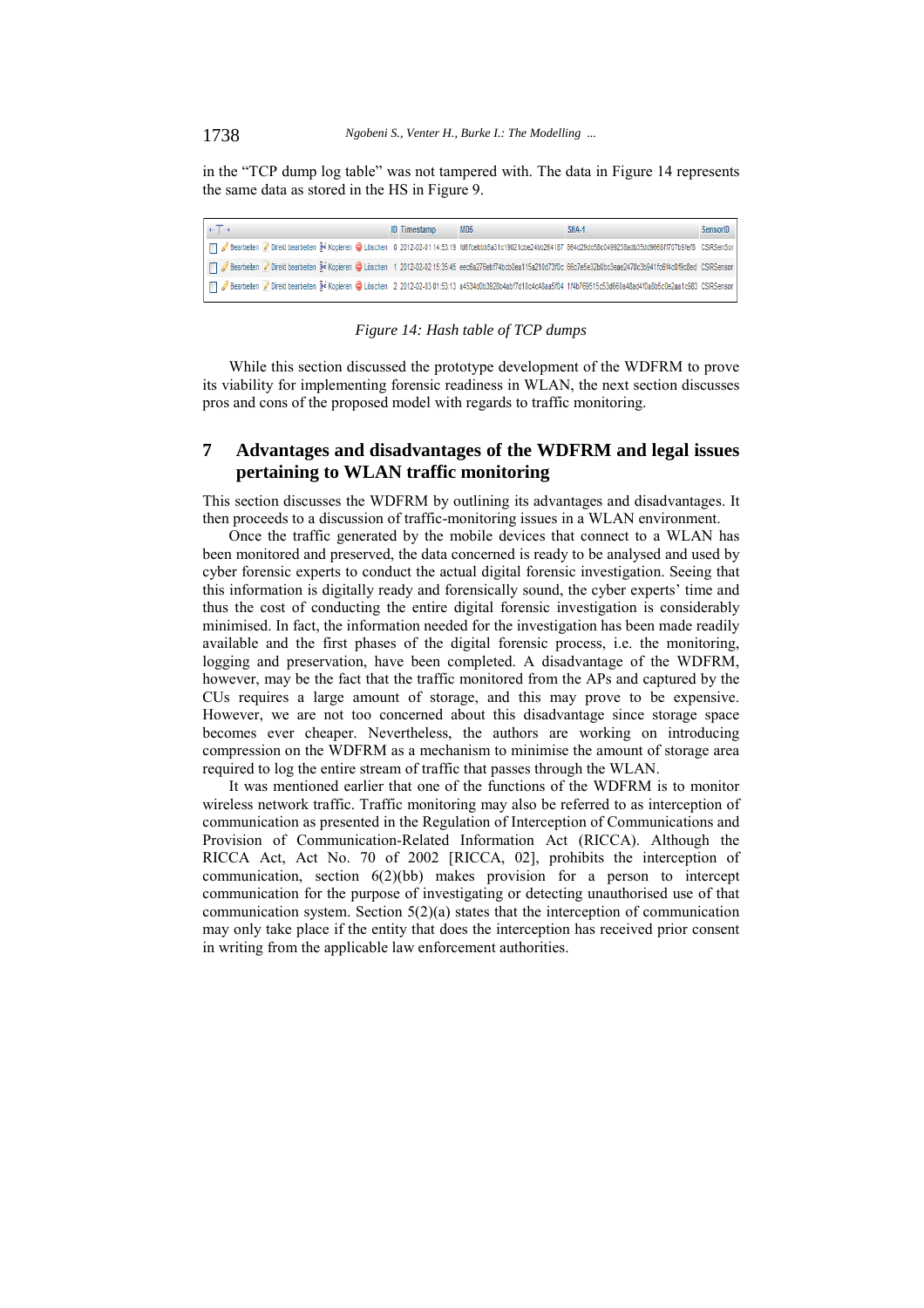#### **8 Conclusions**

The proposed Wireless Digital Forensic Readiness Model helps address the twin challenges of intercepting and preserving all the communication generated by mobile devices in WLANs. In general, WLANs are not digital forensically prepared or equipped to gather digital evidence for use in ensuing digital forensic investigations. Our digital forensic readiness model therefore focuses on the monitoring, logging and preservation of wireless network traffic, as this covers the bulk of most digital forensic investigations. A prototype implementation of this model was presented as a proof of concept.

# **9 Future Work**

Future research will focus on analysis of potentially large amounts of data gathered as a result of the application of the Wireless Digital Forensic Readiness Model (key issue). Other issues involve digital evidence management and the consideration of requirements in respect of infrastructure as well as the admissibility and retention of digital evidence.

#### **Acknowledgements**

This work was funded by the Council for Scientific and Industrial Research (CSIR) and University of Pretoria, South Africa. Special thanks goes to Prof. Hein Venter (University of Pretoria) and Ivan Burke (CSIR) for their continuous support and significant contribution towards the success of this work.

#### **References**

[Casey, 02] Casey, E.: Handbook of Computer Crime Investigation, Forensic Tools and Technology, Academic Press, San Diego, California, 29 January 2002.

[Cohen, 10] Cohen, F.B.: Fundamentals of Digital Evidence, 2007.

[Endicott-Popovsky, 02] Endicott-Popovsky, B., Frincke, D., Taylor, C.: A theoretical framework for organizational network forensic readiness, Journal of Computers, Vol. 2(3), May 2007, 1-11.

[Francia, 05] Francia, G., Clinton, K.: Computer forensics laboratory and tools, Journal of Computing Sciences in Colleges, Vol. 20(6), June 2005, 143-150.

[Ilyas, 05] Ilyas, M., Ahson, S.: Handbook of Wireless Local Area Networks, Applications, Technology, Security and Standards, Taylor and Francis Publication 2005, Boca Raton, Florida, USA, 25 May 2005.

[Mullet, 06] Mullet, G.J.: Wireless Telecommunications Systems and Networks, Thomson 2006, Springfield, MA, August 2006.

[Nguyen, 08] Nguyen, T.D.; Nguyen, D.H.M., Tran, B.N., Vu, H., Mittal, N.: A lightweight solution for defending against de-authentication/disassociation attacks on 802.11 networks, In Proc. Int. Conf. on Computer Communications and Networks (ICCCN), 3-7 August 2008.